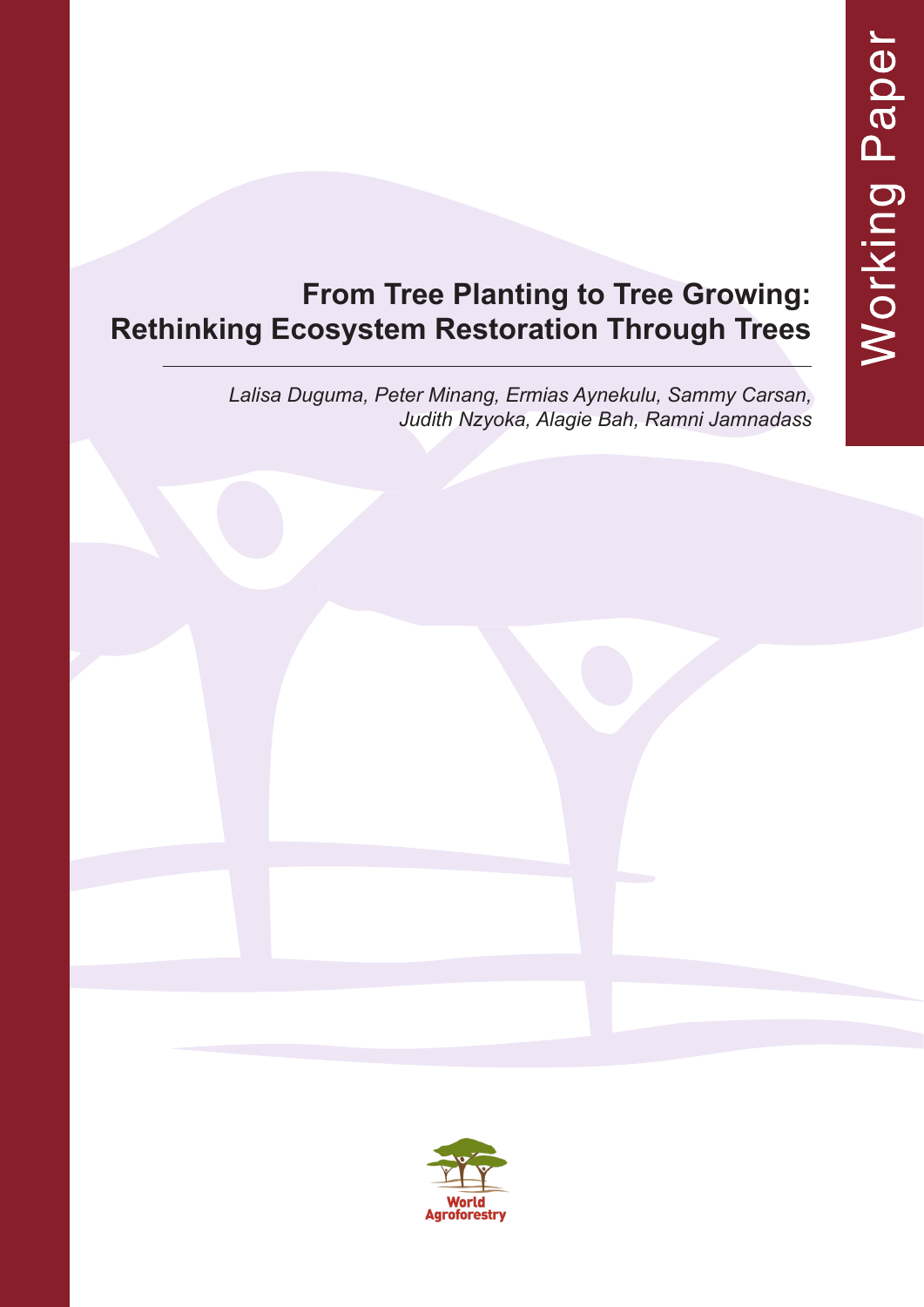# From Tree Planting to Tree Growing:

# Rethinking Ecosystem Restoration Through Trees

Lalisa Duguma, Peter Minang, Ermias Aynekulu, Sammy Carsan, Judith Nzyoka, Alagie Bah, Ramni Jamnadass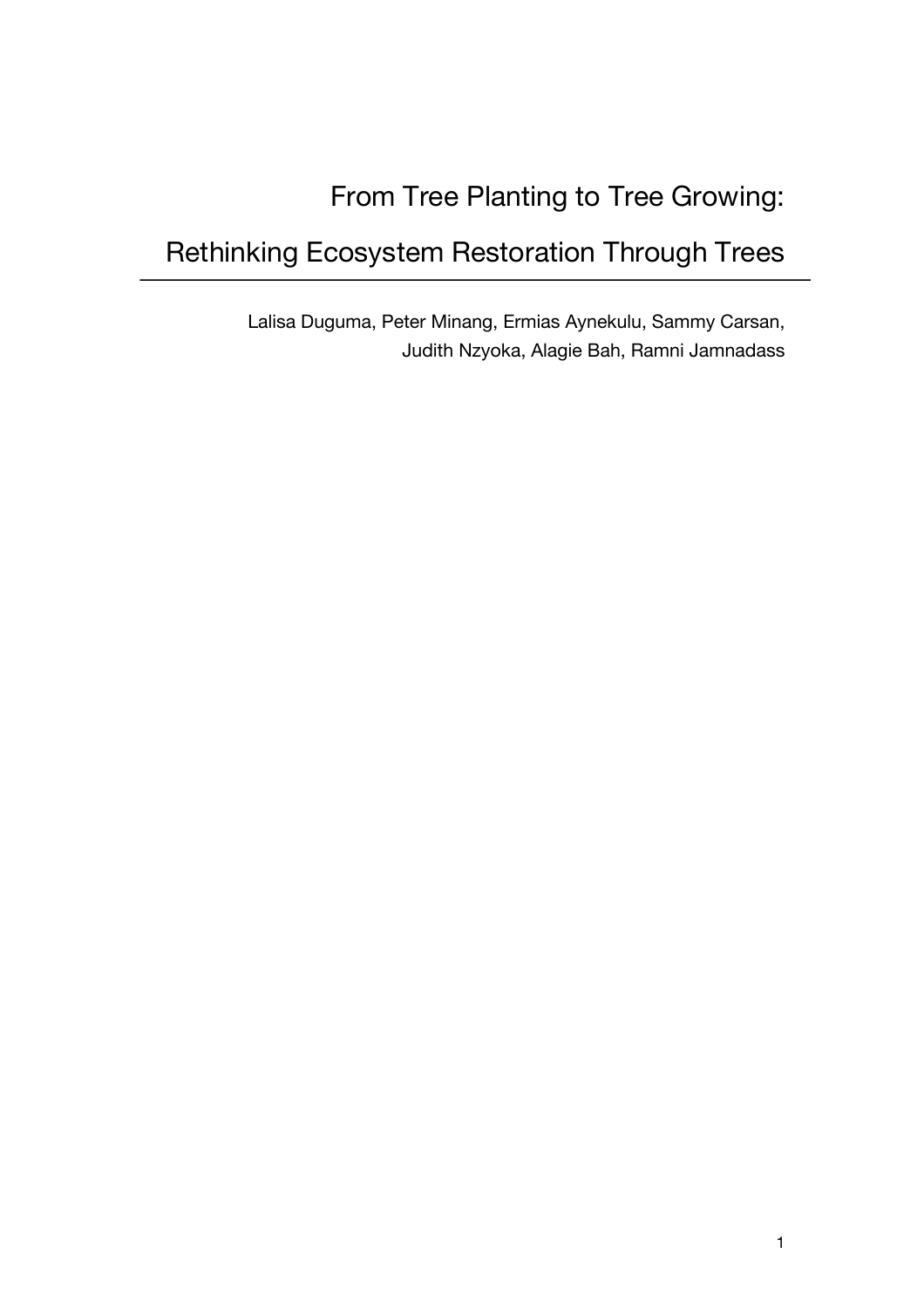

**RESEARCH<br>PROGRAM ON** Forests, Trees and Agroforestry

LIMITED **CIRCULATION** 

#### **Correct citation:**

Duguma L, Minang P, Aynekulu E, Carsan S, Nzyoka J, Bah A, Jamnadass R. 2020. From Tree Planting to Tree Growing: Rethinking Ecosystem Restoration Through Trees. ICRAF Working Paper No 304. World Agroforestry. DOI: http://dx.doi.org/10.5716/WP20001.PDF

Published by World Agroforestry United Nations Avenue PO Box 30677, GPO 00100 Nairobi, Kenya Tel: +254(0)20 7224000, via USA +1 650 833 6645 Fax: +254(0)20 7224001, via USA +1 650 833 6646 Email: worldagroforestry@cgiar.org Website: www.worldagroforestry.org

© World Agroforestry 2020

Working Paper No 304

#### **Photos:**

The views expressed in this publication are those of the author(s) and not necessarily those of World Agroforestry.

Articles appearing in this publication may be quoted or reproduced without charge, provided the source is acknowledged.

All images remain the sole property of their source and may not be used for any purpose without written permission of the source.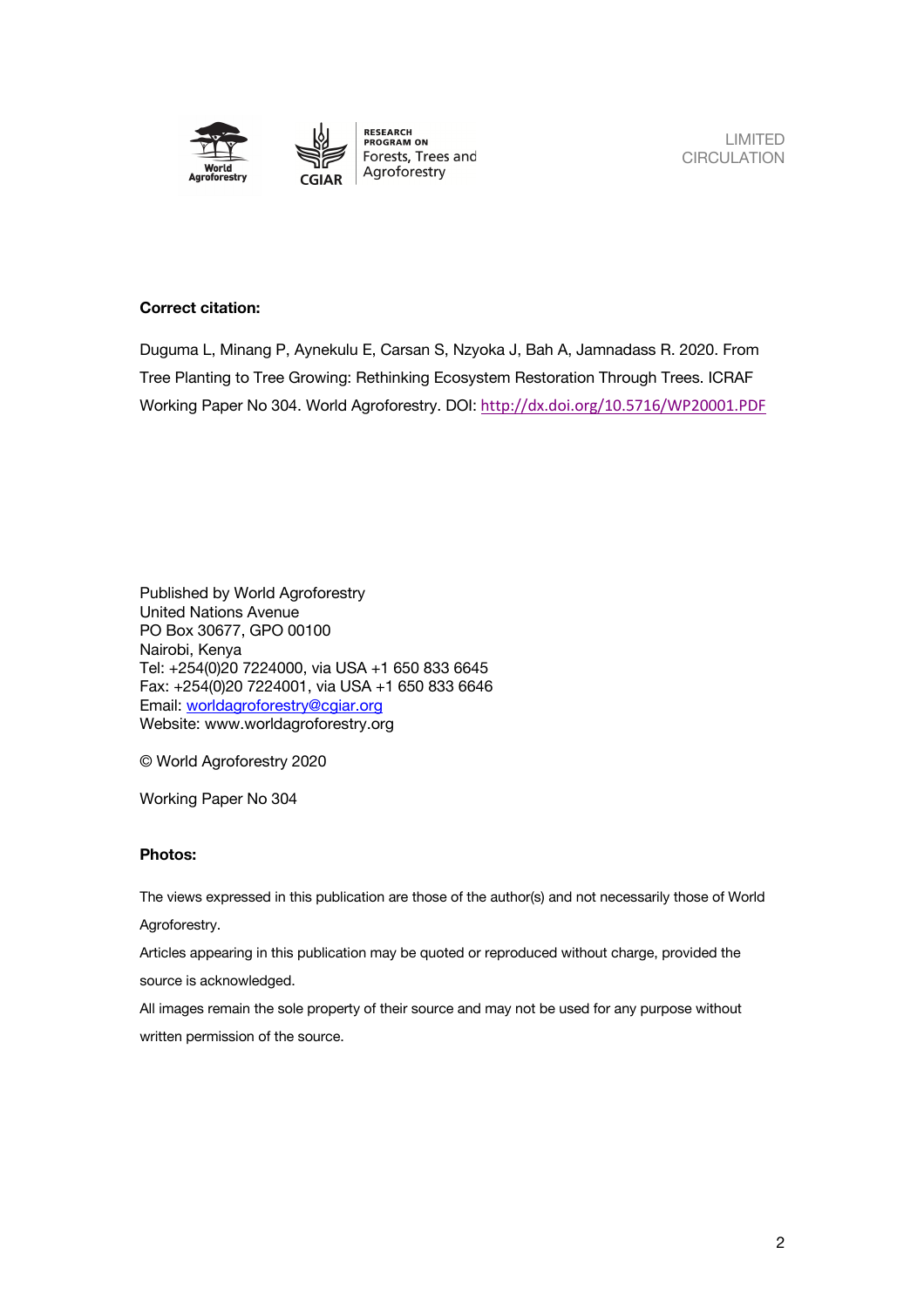#### **About the authors**

**Lalisa Duguma** is a sustainable landscapes and integrated climate actions scientist at World Agroforestry (ICRAF), with vast experience in operationalising landscape-level interventions for the benefit of ecosystems and people. He has a PhD in Agricultural Sciences with emphasis on the agroforestry-deforestation-livelihood-sustainability nexus. His areas of interest include ecosystem-based adaptation, integrated climate actions in the land use sector, sustainable landscape management, greening humanitarian landscapes, and other related fields.

**Peter Minang** is a principal advisor and Theme Leader for Landscapes Governance at World Agroforestry (ICRAF), the Global Coordinator, ASB Partnership for the Tropical Forest Margins and the Flagship Leader, Landscapes – CGIAR Research Programme on Forests, Trees and Agroforestry (FTA). He has more than 25 years of experience working on conservation, community forestry, climate change, forestry, sustainable landscapes and ecosystem services in Africa, Latin America and Asia. His research interests include the nexus between adaptation and mitigation to climate change; and the interface between environmental services, development and multifunctional landscapes.

**Ermias Aynekulu** is a land health scientist at World Agroforestry (ICRAF), based in Nairobi, Kenya. His research focus lies on forestry, land degradation, landscape ecology, restoration ecology, soil carbon dynamics and spatial sciences to understand land health constraints and how to target interventions to sustain ecosystem services.

**Sammy Carsan** is an agroforestry scientist with over ten years of experience implementing large tree-based land restoration projects. He is a lead researcher supporting the CGIAR Forest Trees and Agroforestry Programme to increase farmers' access to planting materials, tools and information to improve farming systems' productivity and resilience.

**Judith Nzyoka** is an assistant scientist in the Landscapes Governance theme of World Agroforestry (ICRAF). She is a water engineer involved in research that explores landscape restoration and conservation, ecosystem-based adaptation, accountability and transparency

3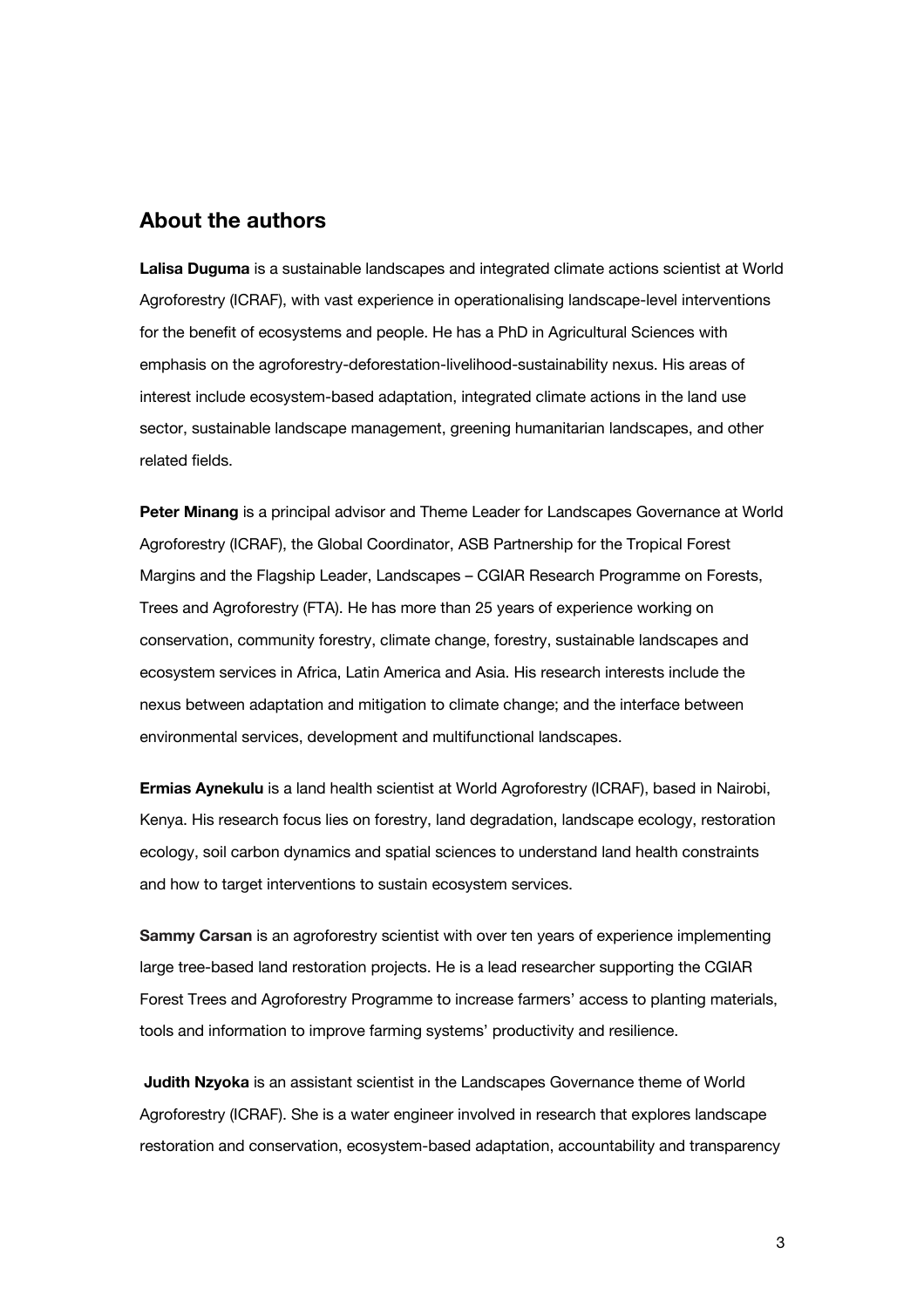of natural resource management, greening humanitarian landscapes, payment for ecosystem services and other incentive mechanisms within rural landscapes.

**Alagie Bah** is an associate researcher at World Agroforestry (ICRAF). He is based in The Gambia and provides technical support to the Large-scale Ecosystem-based Adaptation (EbA) Project. Prior to joining ICRAF, Alagie was a senior lecturer at the School of Agricultural and Environmental Sciences of the University of The Gambia. He holds a PhD from Universiti Putra Malaysia where he specialised in land resource management. His research interests include soil fertility management, climate change and soil ecological health of agroecosystems.

**Ramni Jamnadass** is a principle scientist leading World Agroforestry's (ICRAF) Global Research on Tree Productivity, Diversity and Delivery. Ramni leads the Flagship on Tree genetic resources to bridge production gaps and promote resilence of the CGIAR Research Programme on Forest Trees and Agroforestry Research Programme – overseeing transdisciplinary teams who work to promote farmer resilience by providing solutions involving tree genetic resources safeguarding, breeding and seed delivery.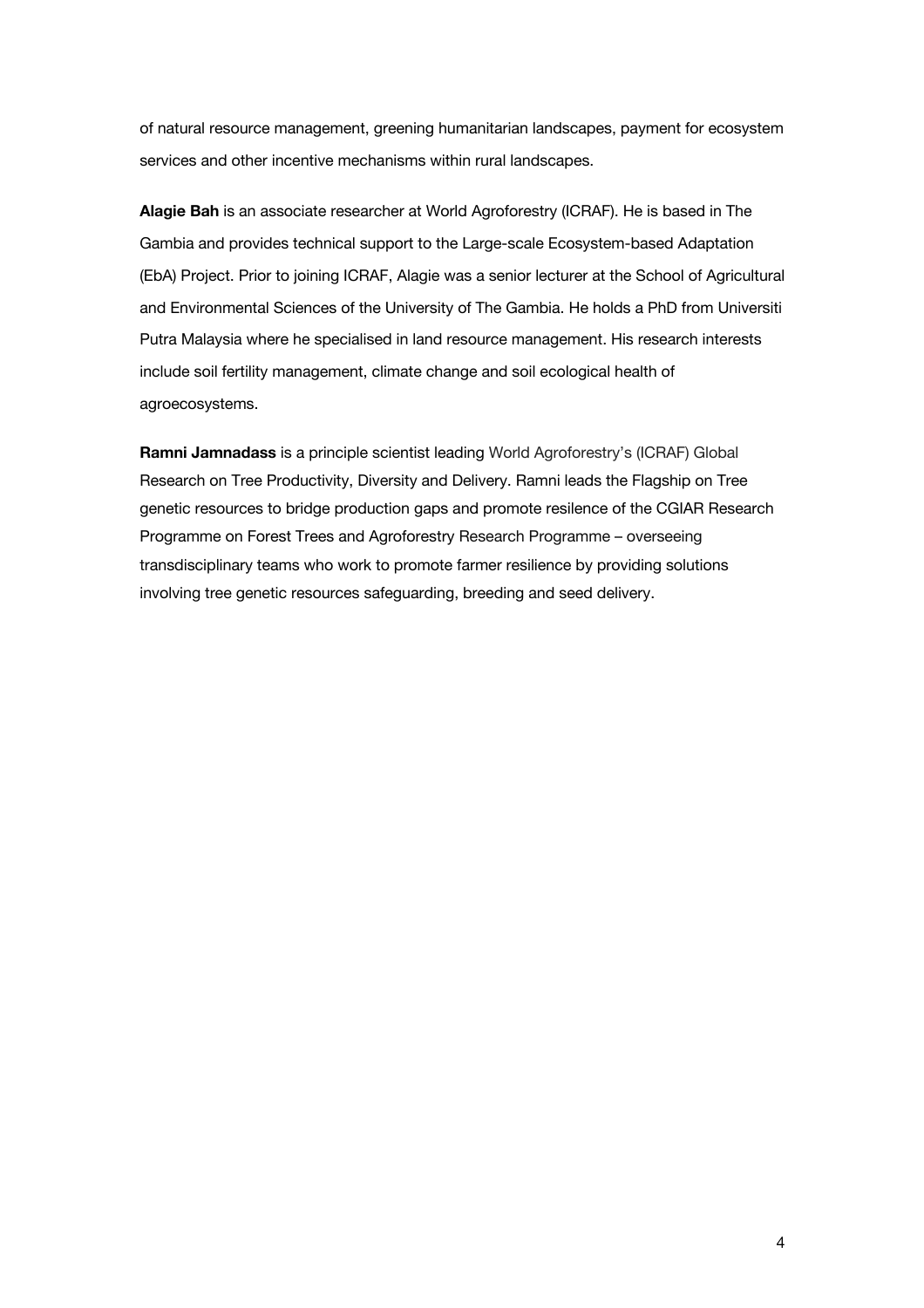## **Abstract**

Every year, millions of dollars are spent on tree-based landscape restoration activities. Over the last five decades, there are few success stories of such interventions and even those do not match the anticipated objectives for which the resources were spent. News articles that announce planting campaigns of millions of seedlings are common. Despite all this, in many countries, vegetation cover has not improved due to poor seedling survival rate. This makes the return on investment low. The objective of this paper is to highlight the main underlying challenges that need to be tackled to make restoration through tree-based interventions successful.

Numerous challenges hamper the success of project-supported public tree growing schemes. 1) Often tree planting is stated as the ultimate objective of the intervention; when that objective should instead be tree growing. Performance indicators are often the number of trees planted or area planted, not the number of trees grown, or the area of land covered with grown trees. 2) Most projects operate on a short time frame (1-3 years) while many tree species (e.g. native trees in many African countries) need more time to sufficiently grow. 3) Emphasis on the right trees, for the right place and the right purposes, is very weak. 4) Even in projects of adequate duration emphasis on after-planting management is often limited. 5) There is lack of tree tenure to formally transfer the management of planted trees to local communities who reside in the landscapes over a long period of time.

Tackling these challenges and changing mindsets is crucial if restoration through tree-based interventions is to yield the intended outcomes of reversing ecosystem degradation.

**Keywords:** seedling planting, tree growing, planning, indicators, incentives, seedling survival, landscape restoration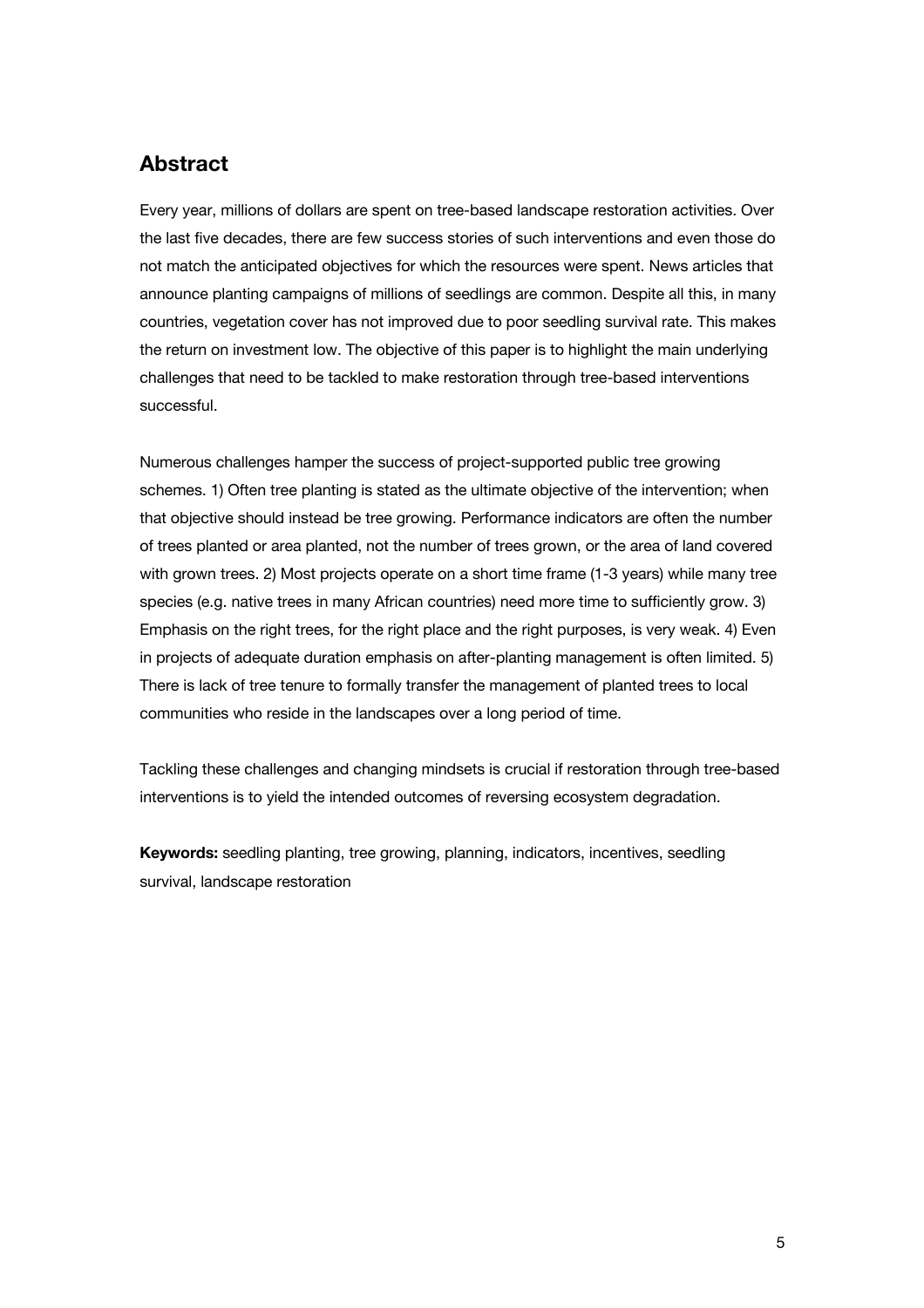## **Acknowledgements**

This working paper is produced using lessons, data and information from the project '*Large-Scale Ecosystem-Based Adaptation in The Gambia River Basin: Developing a Climate Resilient, Natural Resource-Based Economy*'. The project is funded by the Green Climate Fund (GCF) and implemented by the Government of The Gambia with support of the United Nations Environment Programme (UNEP). The working paper also relied on details from various activities of the Forests, Trees and Agroforestry (FTA) Programme of the CGIAR.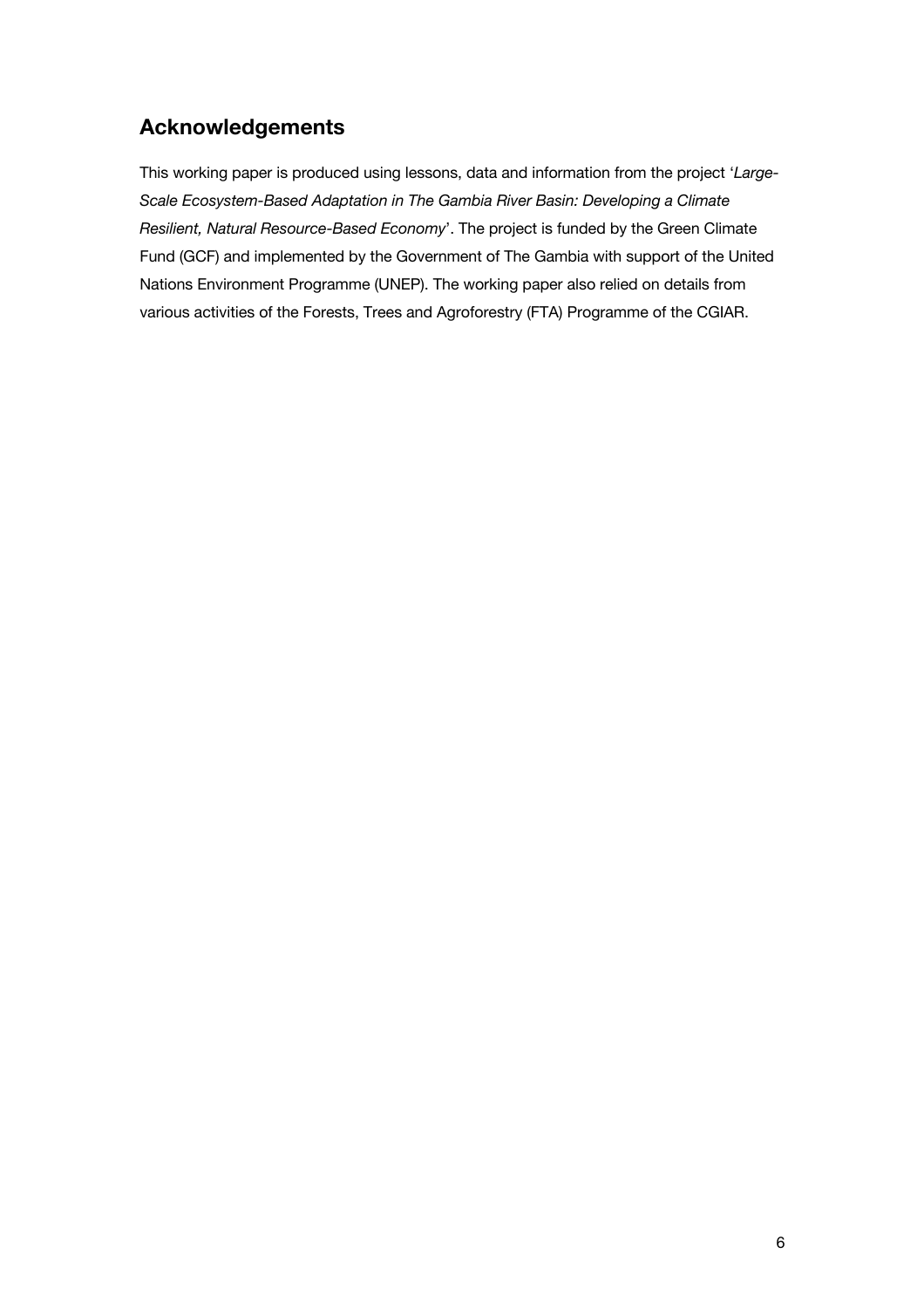### **Contents**

| 1. |     |                                                                                      |  |
|----|-----|--------------------------------------------------------------------------------------|--|
| 2. |     |                                                                                      |  |
| 3. |     |                                                                                      |  |
|    | 3.1 |                                                                                      |  |
|    | 3.2 |                                                                                      |  |
|    | 3.3 |                                                                                      |  |
|    | 3.4 | The 'what is done' versus 'what the communities want' gap is wide15                  |  |
|    | 3.5 | Tree planting alone should not be given a credit as a fight for environmentalism. 16 |  |
|    | 3.6 |                                                                                      |  |
| 4. |     |                                                                                      |  |
|    | 4.1 | Disaggregate process indicators from performance indicators to monitor               |  |
|    |     |                                                                                      |  |
|    | 4.2 |                                                                                      |  |
|    | 4.3 |                                                                                      |  |
|    | 4.4 | Effective use of resources is crucial to achieving the ultimate objectives of        |  |
|    |     |                                                                                      |  |
|    | 4.5 | The right tree species for the right place and the right purpose are needed. 23      |  |
| 5. |     | Some insights to make tree-based restoration investments work 23                     |  |
| 6. |     |                                                                                      |  |
| 7. |     |                                                                                      |  |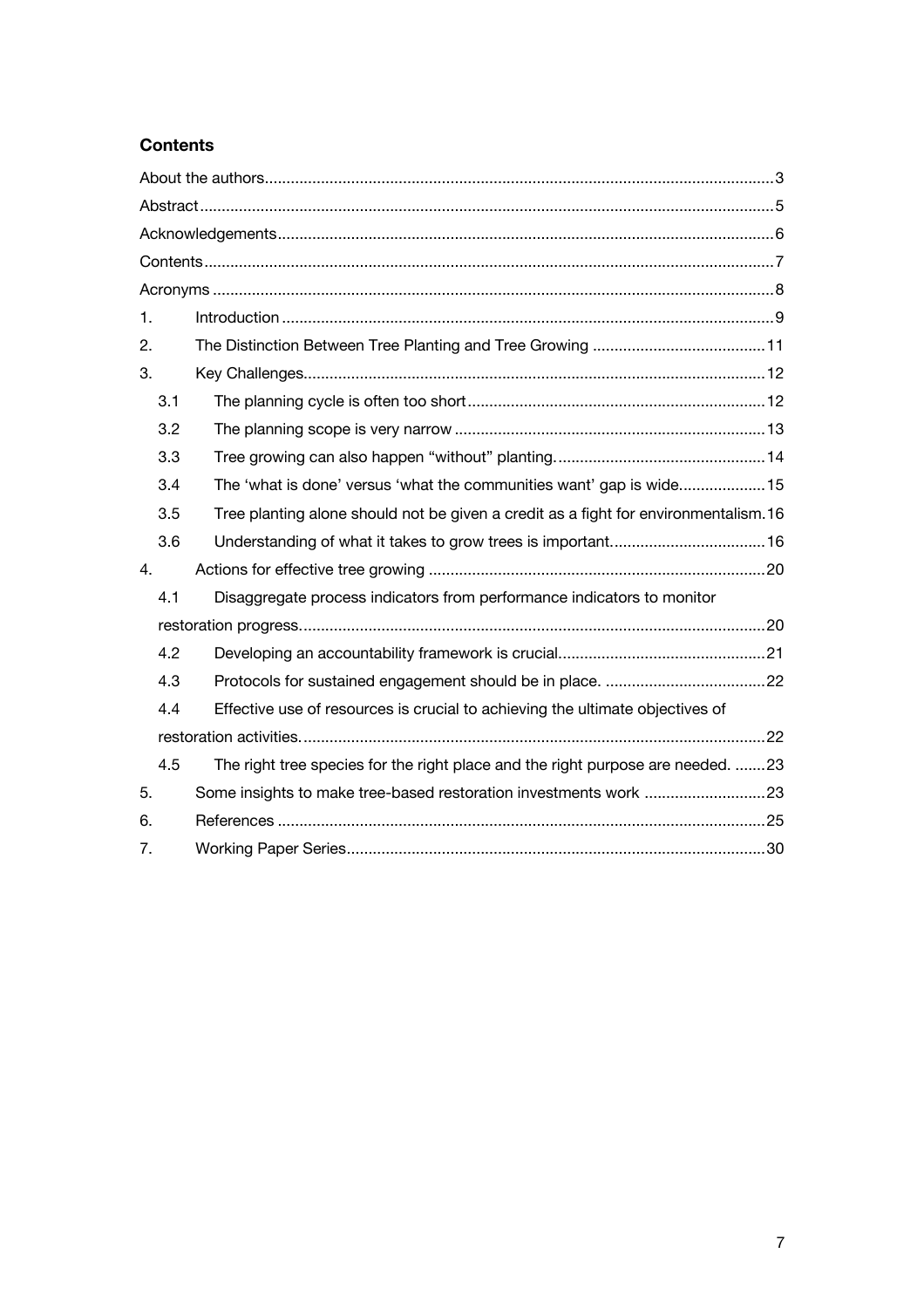## **Acronyms**

| AFR100       | African Forest Landscape Restoration Initiative                                                     |
|--------------|-----------------------------------------------------------------------------------------------------|
| <b>CSR</b>   | <b>Corporate Social Responsibility</b>                                                              |
| <b>FMNR</b>  | Farmer-managed natural regeneration                                                                 |
| <b>FTA</b>   | CGIAR Research Programme on Forests, Trees and Agroforestry                                         |
| <b>GCF</b>   | <b>Green Climate Fund</b>                                                                           |
| <b>ICRAF</b> | World Agroforestry                                                                                  |
| <b>IPBES</b> | Intergovernmental Panel on Science-Policy Platform on Biodiversity and<br><b>Ecosystem Services</b> |
| <b>IUCN</b>  | International Union for Conservation of Nature                                                      |
| <b>ROAM</b>  | <b>Restoration Opportunities Assessment Methodology</b>                                             |
| <b>UNEP</b>  | United Nations Environment Programme                                                                |
| <b>USD</b>   | <b>United States Dollar</b>                                                                         |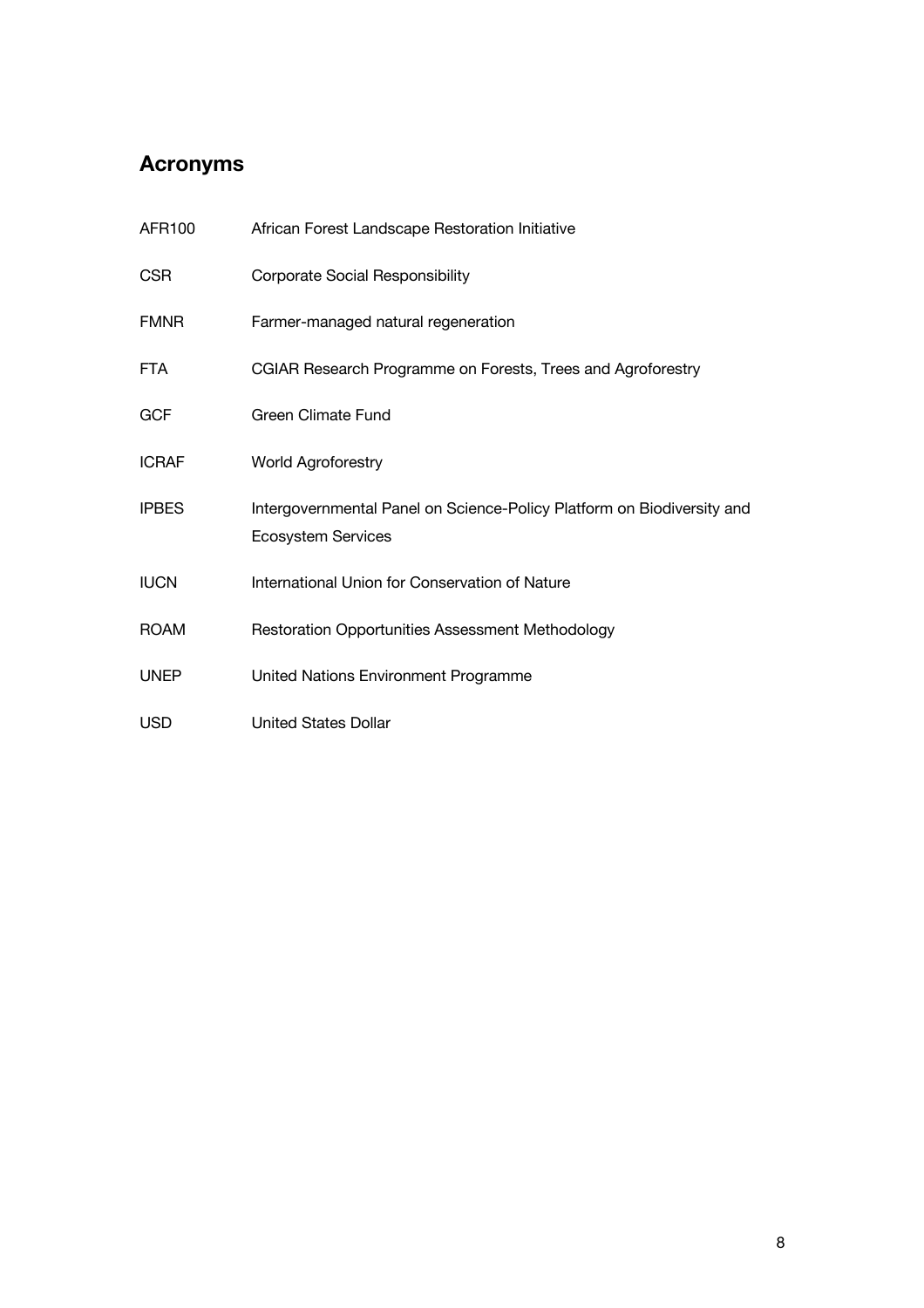#### **1. Introduction**

Our planet earth is losing its vegetation cover at an alarming rate. Latest studies estimated that millions of hectares of forestlands are converted to other land use types every year (Hansen et al. 2013; Bastin et al. 2019; Ordway et al. 2017; Vijay et al. 2016; Curtis et al. 2018). Trees make up the major components of the lost vegetation. Loss of vegetation has led to significant loss of ecosystem functions (Gilmour 2012). According to the report by Scholes et al. (2018), Intergovernmental Panel on Science-Policy Platform on Biodiversity and Ecosystem Services (IPBES), degradation of land and marine ecosystems undermines the well-being of 3.2 billion people and costs about 10% of annual global gross domestic product in loss of species and ecosystems services.

Considering the severity of land and marine ecosystem degradation, the United Nations General Assembly declared 2021 – 2030 the UN Decade on ecosystem restoration, with the aim of massively scaling up restoration of degraded and destroyed ecosystems as a proven measure to fight the climate crisis and enhance food security, water supply and biodiversity (UNEP, 2019). The project is ambitious and aims to restore 350 million hectares degraded ecosystems by 2030.

Among the predominant measures put forward to stop this planetary bareness, is growing trees to improve the vegetation cover. Bastin et al. (2019) estimate that the area potentially available to plant and grow trees is about 1.7 -1.8 billion ha to significantly absorb greenhouse gases that currently exacerbate global warming. The ecosystem services provided by individual and groups of trees (forests) are critically needed to reinstate our planet's habitability and functionality on a healthy trajectory. Achieving this goal depends on the success of current restoration initiatives. Minnemeyer et al (2014) estimate that there is close to 1.5 billion ha of degraded land that may be restored through mosaic restoration using tree-based systems (e.g. agroforestry schemes) (Laestadius et al 2015; Wolff et al 2018).

In the past, millions of dollars have been invested in efforts to restore landscapes through planting trees. However, over the last five decades, there were few success stories of such interventions due to the poor field survival rate of planted seedlings (Negussie et al. 2008). In many cases, the failure rate was so high (Cao 2008; Murekezi et al. 2013) that the achieved success from such interventions is lower than the resources invested in it. News articles that announce planting campaigns of millions of seedlings are common, the latest is the 4 billion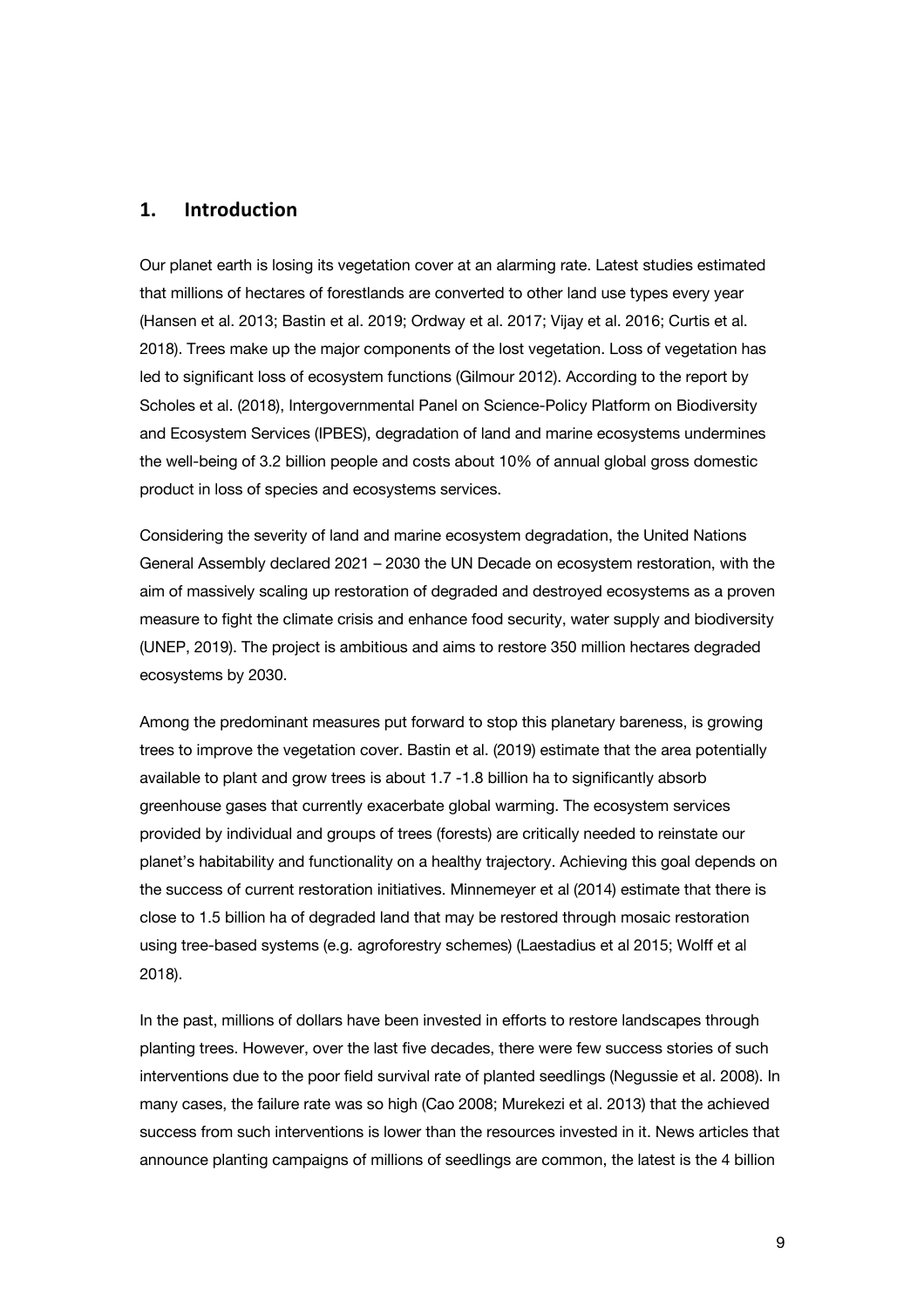trees campaign in Ethiopia to regreen the country and restore tree-based ecosystem functions and services. Despite all such efforts at national level, in many countries vegetation cover has not improved proportionally to the investment that is reported. This, however, does not mean that all is lost: Zomer et al. (2016) found out that on-farm tree cover across the tropics has increased. This may have been due to individual efforts rather than big investments in tree growing.

Countries' ambitions to restore landscapes, particularly forests, increased after the creation of global mechanisms like the Bonn Challenge which aim at restoring millions of hectares of forested landscapes to further reduce the extent of forest losses around the planet. These aspiring vision and commitment are now reaching even continental levels (van Oosten 2013) e.g. through the African Forest Landscape Restoration Initiative (AFR100) with the goal of restoring 100 million ha by 2030; in Latin America through the Initiative 20X20 with the vision of restoring 20 million ha by 2020. The largest share of such continental aspirations is meant to be achieved through tree-based restoration schemes.

In sum, restoring ecosystems through tree-based schemes has been going on in many countries with millions of dollars of investments every year. Nonetheless, successes are scanty and untraceable due to poor or no monitoring efforts. Not much has been done to examine why past efforts have not succeeded as anticipated. Hence, ongoing measures to restock tree biomass are taking place as an ad hoc activity rather than a meticulously designed task that needs careful consideration of numerous factors that affect the success rate of the restoration.

The objective of this working paper is to highlight the main underlying challenges that need to be tackled if restoration through tree-based interventions is to be successful. To that end, the paper makes a distinction between tree planting and tree growing to improve the performances of tree-based restoration initiatives. It also highlights how stakeholders can be motivated to adopt more effective concepts of tree growing. The scope of this working paper is limited to tree-based restoration schemes led at national and sub-national levels.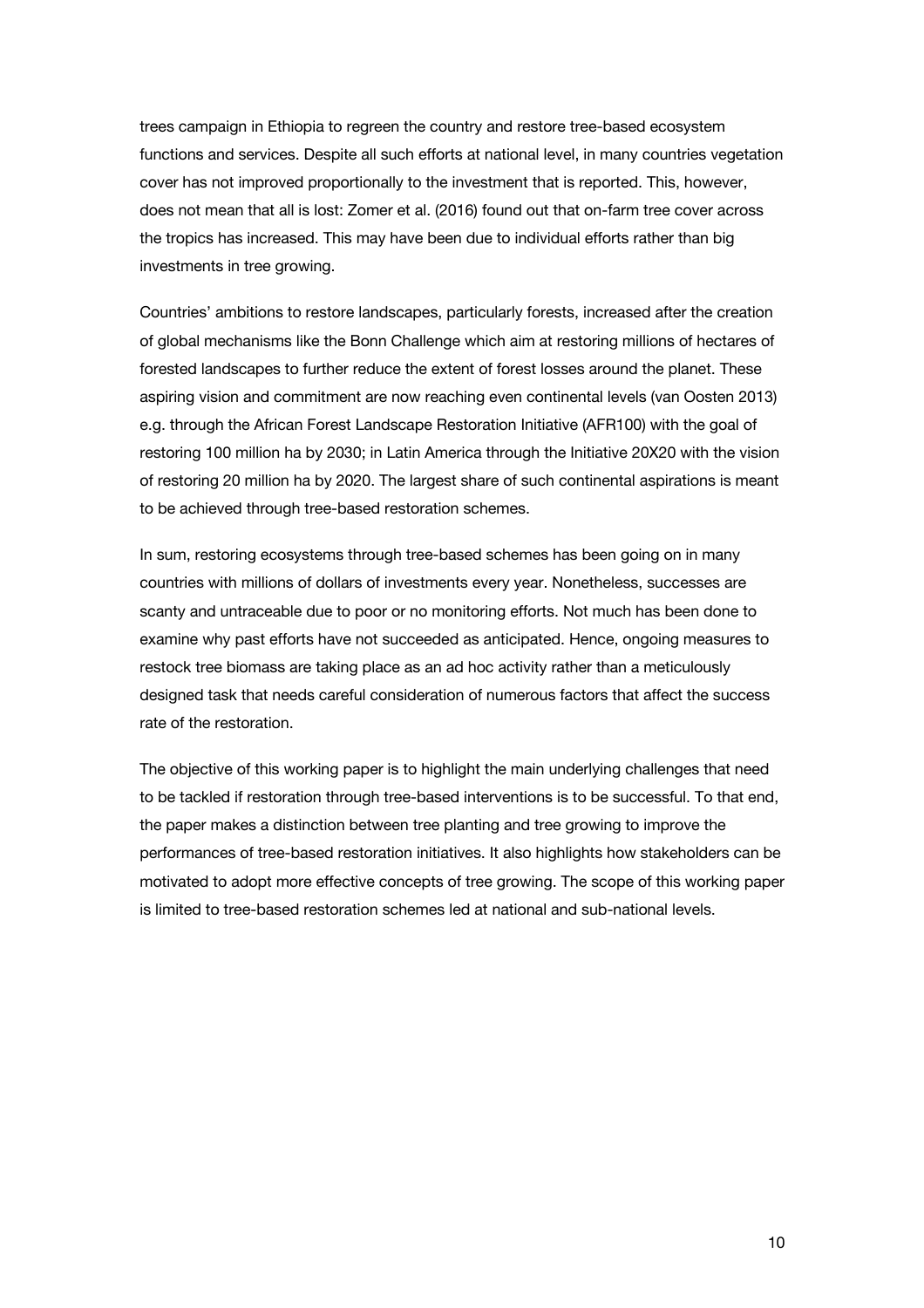## **2. The Distinction Between Tree Planting and Tree Growing**

Conventional practices of tree-based restoration often are confined to seedling planting, commonly referred to as 'tree planting'. The main priority in the tree planting schemes is around the acquisition of seedlings and the planting processes. Widespread practice is that the quality of the seedlings is not of much a concern as long as the numbers are met. The designs lack proper articulations of what the interventions intend to achieve. Therefore, the big question is; what happens after the planting?

The ultimate goal of tree planting is to see grown trees that generate ecosystem goods and services that enhance ecosystem functionality and hence fulfilling the needs of the landscape dwellers – both animals and plants. This can only be achieved if tree growing is adopted as the framing of the intervention. The success of a restoration scheme is only ascertained if the planted seedlings grow to trees.

Figure 1 shows a schematic describing the difference between tree planting and tree growing. Tree growing is a process that involves identification of the right planting materials, planting it in the appropriate places and taking care of the planted seedlings so that they can mature to become grown trees (see Figure 1). It involves the pre-planting processes and considerations, the actual planting itself and the after-planting care and management. It is a process that requires at least five years or more even for fast-growing tree species. Such framing of tree growing was lacking in many tree-based restoration interventions, and hence most of the restoration efforts failed to achieve the intended goals. The main emphasis under such schemes was largely on the area of land covered by the activity and/or the number of seedlings planted. Limited attention was given to the pertinent issue of what can increase the survival rate of seedlings, so they become trees.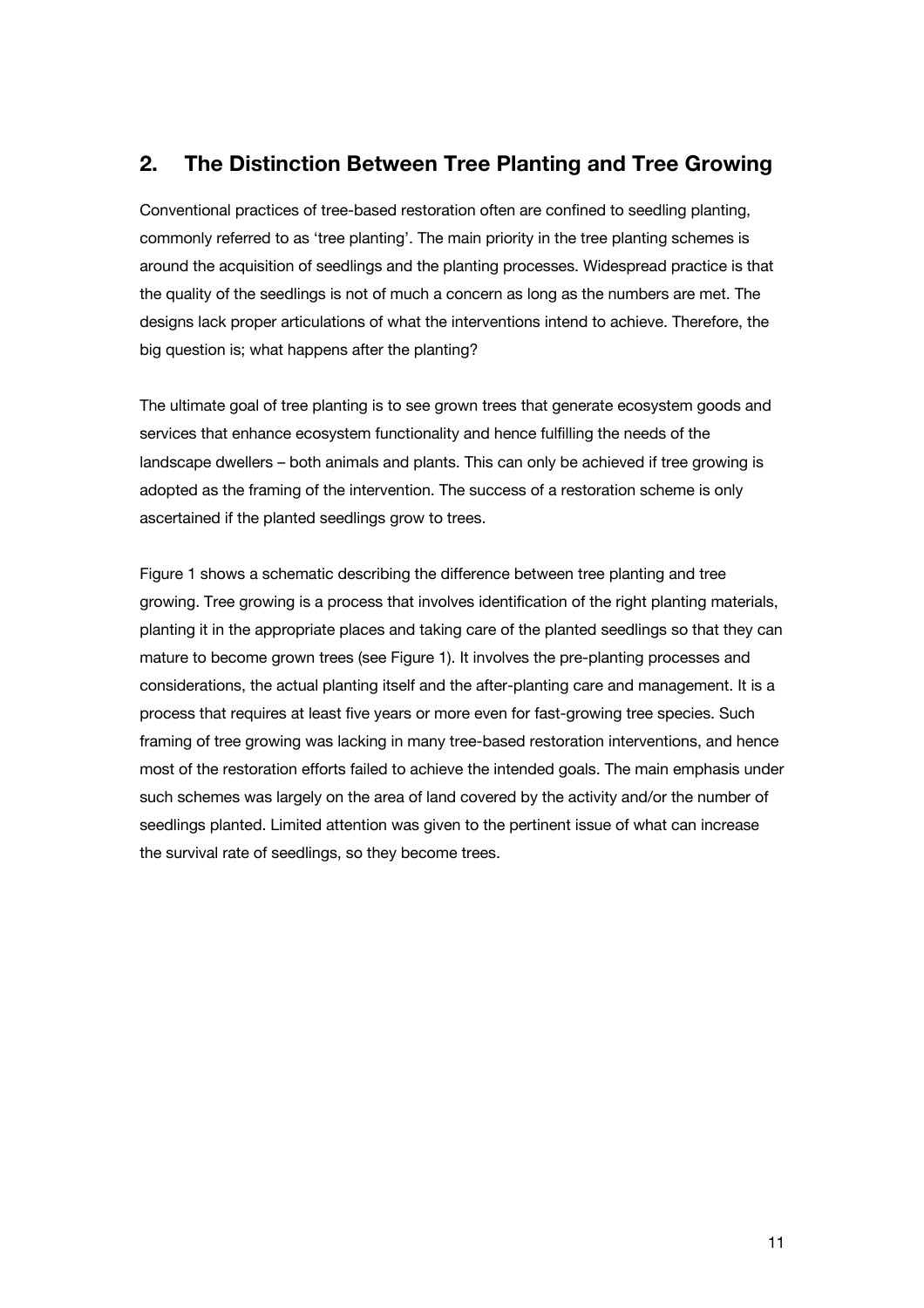

Figure 1 Detailed planning elements for effective tree growing schemes. Shaded boxes denote primary requirements needed to be checked and verified in the process of tree growing.

## **3. Key Challenges**

#### **3.1 The planning cycle is often too short**

Most projects operate on a short time frame (1-3 years) while most tree species (particularly the native tree species in Africa) require a longer time of at least 5 years to become trees. It is rare to see restoration projects with a duration of five years or more — the planning cycle especially of projects has shortened significantly over the past 3-4 decades. For planted seedlings to become trees it takes, in many cases, a minimum of 3 years or even longer particularly in areas with growth constraining factors (poor soil conditions, drought, disease, etc.). In dryland areas, drought and rising temperatures with the subsequent fire risks have become dominant factors that limit tree growth. Hence, project duration in such cases need to be more than 3 years. This calls for the re-evaluation of projects, which are to be supported by donor agencies, on how ecosystem restoration projects could be more effective.

The problem associated with the planning cycle is even exacerbated when the projects are supported through government schemes, because government priorities when it comes to environmental issues are changing so frequently, especially in many developing countries. A tree-based restoration intervention that started with tree planting in a given year may be left entirely unfunded the following years depending on how emergent societal and political matters get prioritised. Le et al. (2014) emphasise that the diversification of funding sources is very crucial since most governments do not have the capacity to fully fund reforestation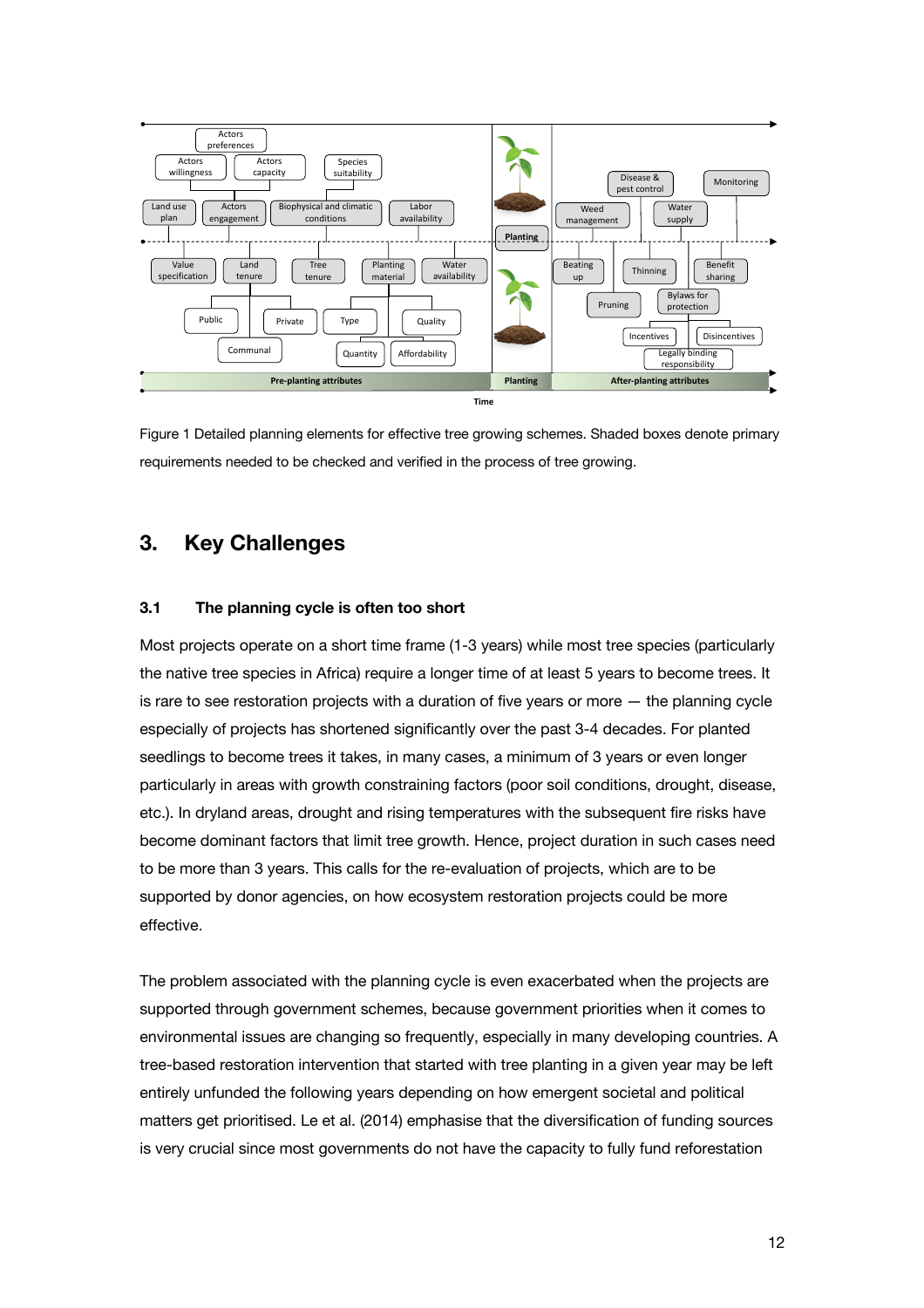schemes. The authors found that successes of restoration schemes were significantly affected by the types of funding sources.

Whether in the case of donor-supported schemes or government-supported tree-based restoration interventions, it is crucial that sustainable financing solutions for such projects go beyond the planting stage. This can only be achieved if the scope of the restoration intervention is seen as a process beyond tree planting that requires more investment to ensure the planted seedlings also grow to be trees. The next section describes this in further detail.

#### **3.2 The planning scope is very narrow**

Numerous key issues of pre-planting and after-planting management need to be considered to make sure the trees grow. In terms of the pre-planting issues, very often there is minimal emphasis on how the planting material is obtained. The quality of the planting material is often questionable for several reasons: 1) Source of seeds: were good quality seeds obtained from the right source? 2) Site matching: do they fit into the context of the planting area in the next few years, especially taking into account climate change or weather variability issues? 3) Phytosanitary matters: are the seeds and seedlings pest and diseasefree? In sum, the control over the quality of seeds and seedlings is weak.

Another key pre-planting issue is the preferences of the dwellers of the landscape: do they match the selected species for planting? Such preferences are often guided by the prospective tree products the restoration initiatives could generate. In most parts of Africa, emphasis and preferences are tilted more to fast-growing species, mostly exotic ones due to the shortage of wood owing to population growth. The slow-growing nature of most indigenous African species limits the use of such species for restoration activities.

When it comes to after-planting issues, proper arrangements for resources and capacity must be in place. If the value generation agenda is adequately articulated and embedded in the restoration planning, proper benefit sharing principles must be in place so that the benefits accruing from the restoration scheme reach the community.

Besides the issues described above, to-date most tree-based restoration interventions have lacked a bottom-up consultative process of engaging communities in the interventions. Hence, communities often find themselves at odds trying to figure out how the interventions will benefit them or even what incentives they have to engage in them. In addition, it happens that, when the responsible actors in charge of a restoration project (who often are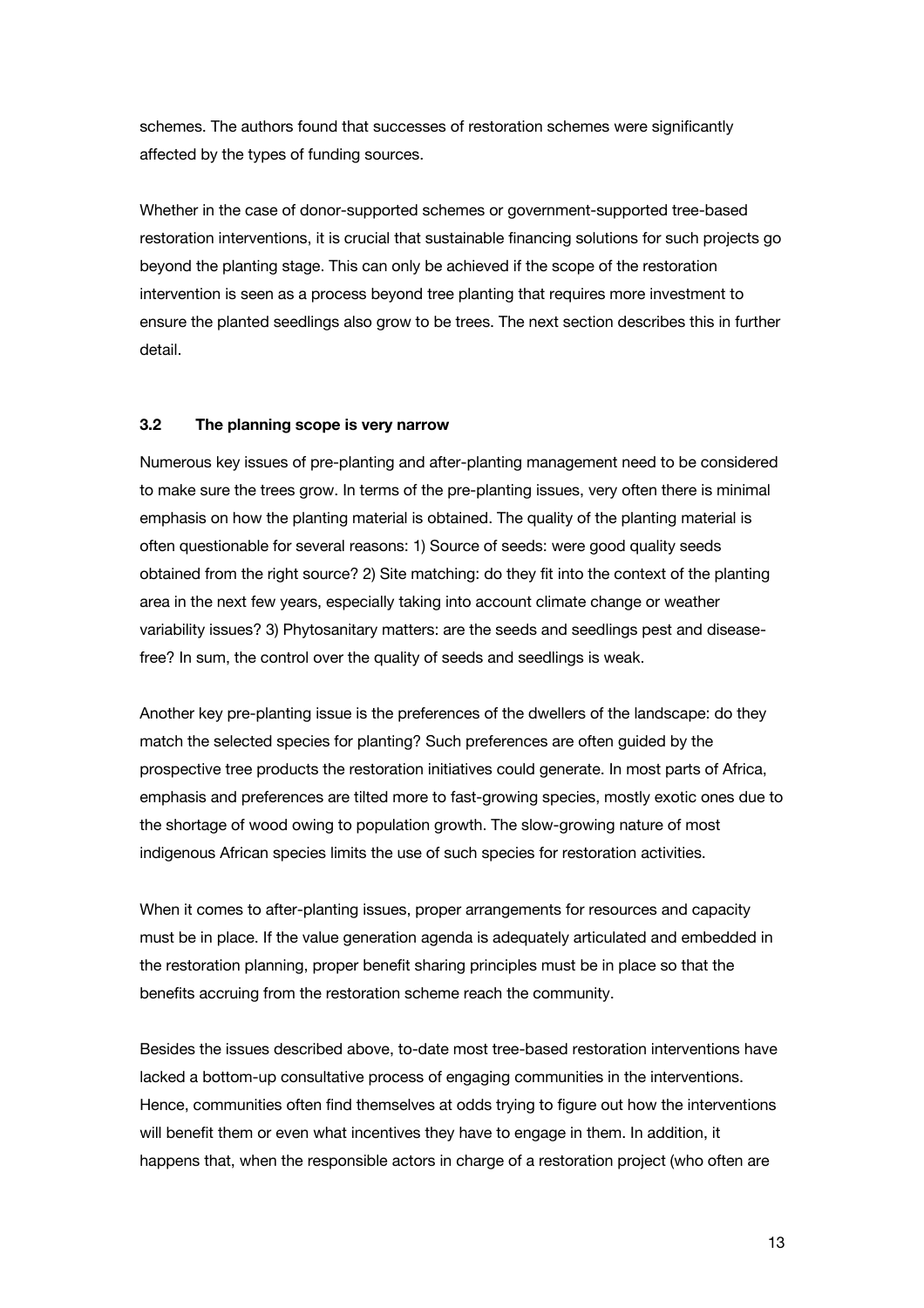from outside the community) are around, the locals do not usually have clear roles and responsibilities.

Most importantly, the mindset of viewing restoration as tree planting rather than the process of tree growing affects people's views of the scope of the intervention. Our view guides the way we plan for the intervention. Therefore, to-date, mere tree planting is so prevalent despite being a single event rather than being seen as one of the many key actions to achieve restoration targets. This short-sighted mindset needs to change to make tree-based restoration successful.

#### **3.3 Tree growing can also happen "without" planting**

To grow trees, one may not necessarily rely only on planting seedlings. Shoo and Catterall (2013) explored other alternative strategies to restore landscapes other than planting. It is possible to grow trees through natural regeneration mechanisms in which protection against external factors that hamper growth may play a crucial role. For instance, in the case of assisted natural regeneration, investments should largely focus on reducing or removing the barriers for naturally grown seedlings to develop and on facilitating the germination of seeds in a soil seed bank. It is even assumed that such schemes may lead to more resilient saplings than those seedlings raised in tree nurseries (FAO 2019; Chazdon and Guariguata 2016).

In degraded agricultural landscapes, communities are now widely adopting farmer-managed natural regeneration (FMNR) as a means of achieving restoration targets. There are successful cases of FMNR in Niger (Haglund et al. 2011; Larwanou and Saadou 2011; Reij and Garrity 2016; Binam et al. 2015); in Ethiopia (Hadgu et al. 2009; Brown et al. 2011; Francis et al. 2015); in Shinyanga, Tanzania (Duguma et al. 2014; Nzyoka et al. 2018) and others.

Other emerging technologies such as the use of seedballs for rehabilitating large areas of degraded lands is gaining traction. Seedballs (Seedballs Kenya 2018) are balls with seeds and fertile startup feed composed of biochar and growth nutrients. The seeds in the balls germinate when moisture becomes available (usually through rain) and commence the process of establishing themselves. The seeds packaged as seedballs are protected against consumption by rodents and birds and hence are expected to ensure a high rate of germination success. Nonetheless, the after-germination care for such seedlings is still crucial to ensure they grow to become trees that provide the anticipated ecosystem services and functions.

14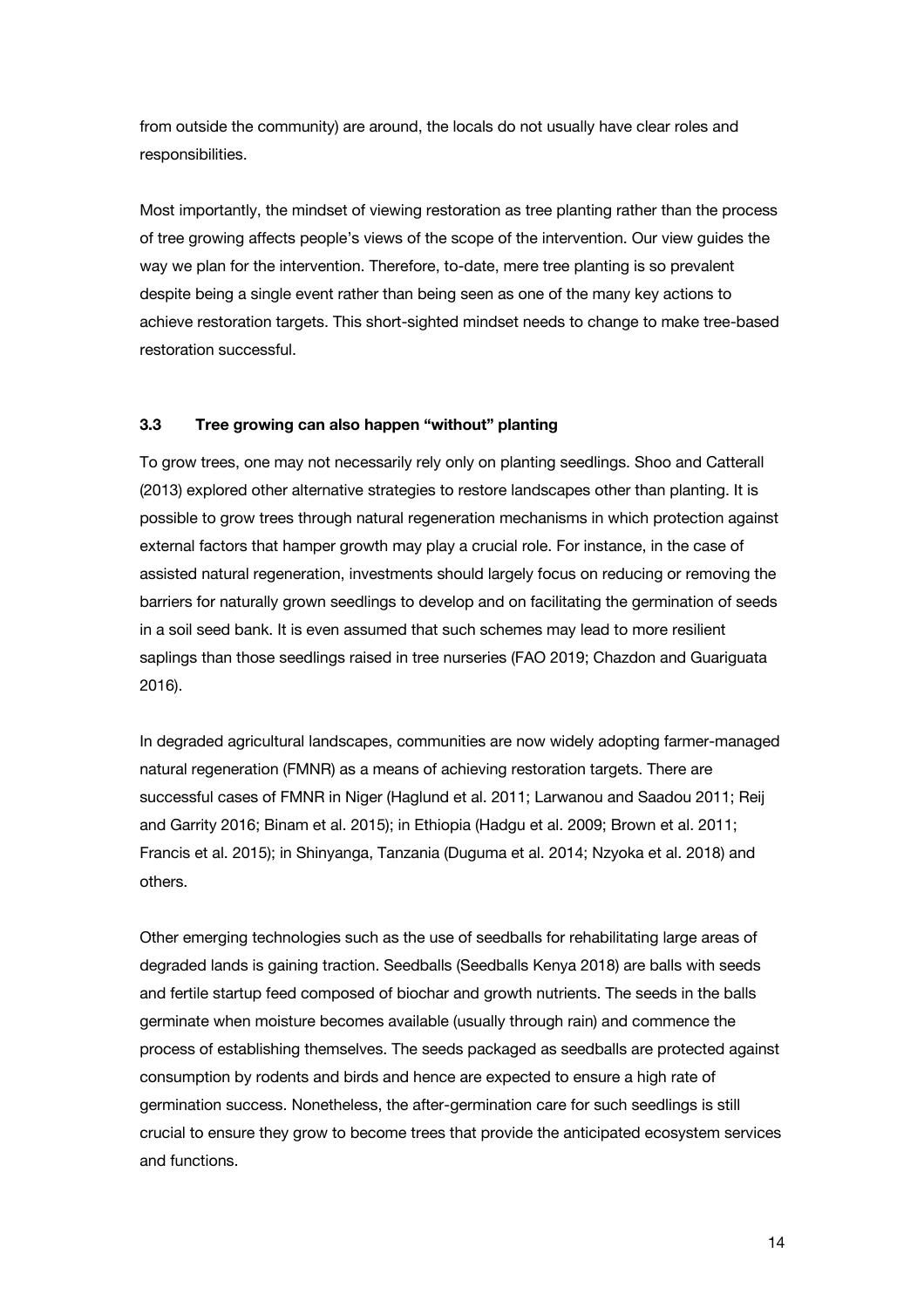Vegetative propagation could also be used as one of the key means to restock degraded landscapes. The effectiveness of the scheme relies on the fact that it uses stocks and scions that are resilient enough to establish themselves once the growing environment is suitable. Vegetative propagation could also be used to improve the quality of products from trees that are grown as part of the restoration scheme and ultimately improving products quality from restoration initiatives.

#### **3.4 The 'what is done' versus 'what the communities want' gap is wide**

Communities all across Africa and other continents see the importance of growing trees. There is hardly any place where growing trees is rejected as the solution to the declining forest cover and increasing shortage of wood supply both at industrial scale and household level. Walker (2004) examined the situation in Malawi where despite the shortage of wood products farmers are not enthusiastic about planting trees. The author found that the narrative used to convince farmers to grow trees did not match their interests (e.g. fruits trees, forage species, timber species, etc.) and hence made them reluctant to do what was proposed by government officials who recommend tree planting as a solution to the problem.

For restoration to be effective, proper governance mechanisms that represent the needs of the dwellers of the landscape should be appropriately captured. If this is not possible, restoration cannot be successful because the local communities who are expected to take responsibility for the long-term management of the intervention will not be invested in the activity. Most restoration efforts fail to create values that the local communities perceive as necessary to own the intervention. Addressing this gap requires a proper stakeholder engagement process wherein the needs and interests of the local communities are captured so that the interventions reflect their needs at least to some degree if not wholly. Value creation thus needs to be at the core of the planning in tree-based restoration efforts. Taking in to account the communities' values in the planning process and framing them as challenges, which the tree-based interventions could help them meet, may act as a strong incentive for the local communities to take care of the landscape restoration.

If the points discussed above are not considered, restoration just remains a commitment only, rather than addressing the needs of the local communities who are left with the interventions and management of the same after that. A handful of the tree planting interventions in the past failed (e.g. see Cao 2008; Le et al. 2014) because of the shortsighted planning models and because they focussed their reporting on the land area or the number of trees planted instead of considering the survival of the trees to ensure ecosystem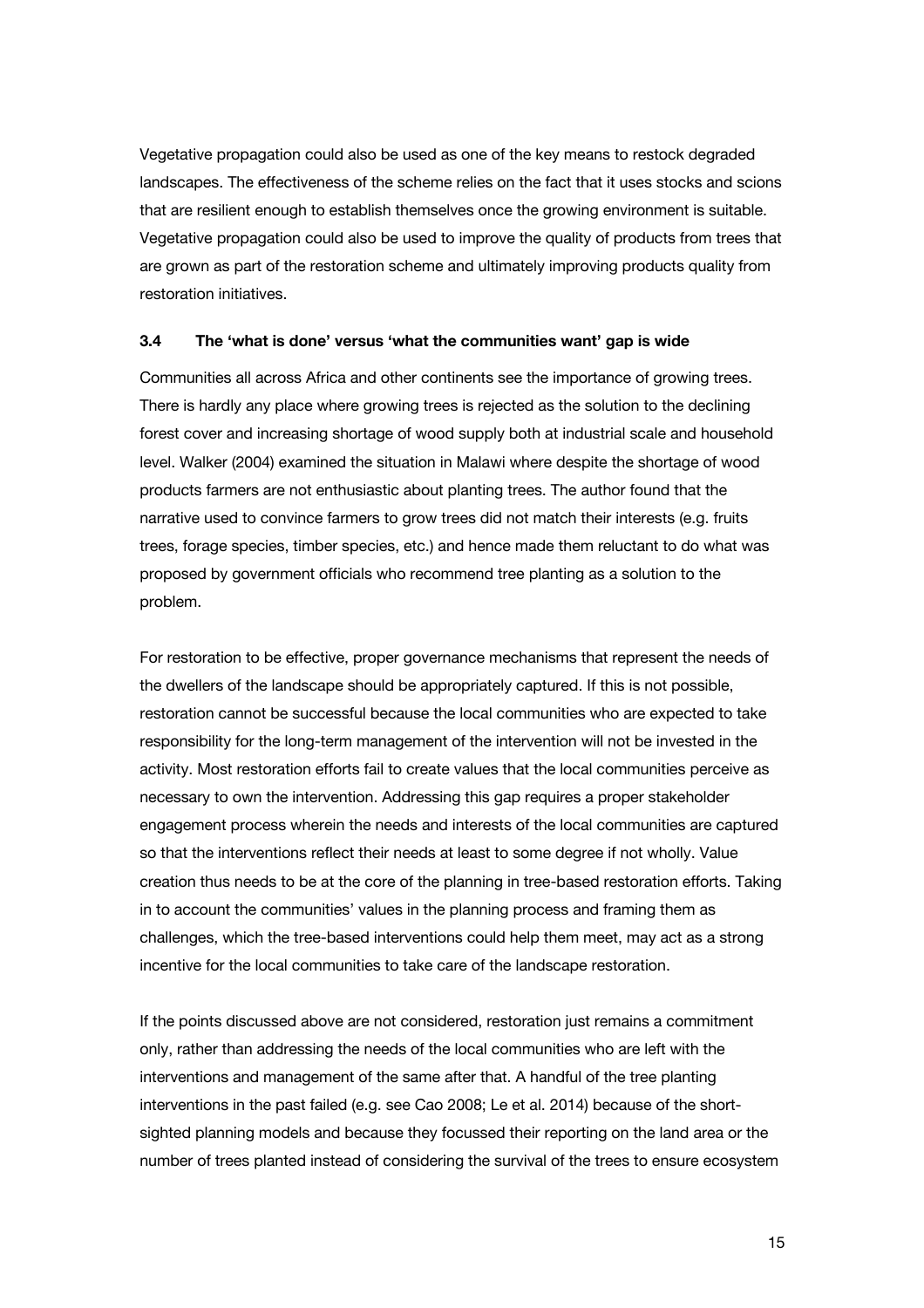restoration at a larger scale. This also meant looking at how the planted trees would be taken care of. Such failures were driven by the strong ambition of the countries or the project implementors to report on the figures they had committed to or on the indicators specified as measures of performance. Overall, project implementors, especially from outside the communities in the landscape, should not put their commitments above the needs of the communities, but should consider those needs already in the planning process to avoid a disconnect between the 'what we want' and 'what the communities want'.

#### **3.5 Tree planting alone should not be given a credit as a fight for environmentalism**

Tree planting campaigns are used as marks of environmentalism by various actors (e.g. NGOs, governments, and other entities). Corporate social responsibility schemes by private sector entities have focussed on identifying open places and then planting seedlings. Though such activities happen in close collaboration with government entities, current practices reveal that such approaches often lack sustained engagement wherein the actors should have consistently cared for the planted seedlings to ensure their growth. Instead, they do not have any plans beyond planting and do not invest in after-planting care. Though some companies assume that the government will take care of the planted seedlings, the actual practices show that governments have too many engagements to do so. Hence, tree planting can be a sort of 'greenwashing' where companies do things for the sake of fulfilling obligations but not taking responsibilities for making it work to achieve the ultimate goal.

Tree seedlings are not throwaway organisms that can grow anywhere. They need proper soil to grow on, watering during the dry season, pest and disease control, protection against fire and against livestock damage. Wassie et al. (2009) show that fenced plots had a higher survival rate of seedlings compared to non-fenced ones as they were less trampled on by animals. Reubens et al. (2009) also emphasise the need for better shelter management to make planted trees survive.

Most importantly, the climate in which trees grow should also be suitable, i.e. all species must be matched to the proper sites (van Breugel et al 2011). Thus, considering the recent changes in climatic variables critical for plant growth such as rainfall and temperature, it is crucial to do proper assessments of whether the changed conditions are still suitable for the growth of the seedlings to be planted. Numerous studies reported that species like coffee and fruits may change their growing ranges under the influence of ongoing long-term climate change and short-term climate variability (Ovalle-Rivera et al 2015).

#### **3.6 Understanding of what it takes to grow trees is important**

Many restoration projects fail to deliver on their goals as restoration is regularly considered costly and usually takes many years to deliver desired outcomes. Factors, such as how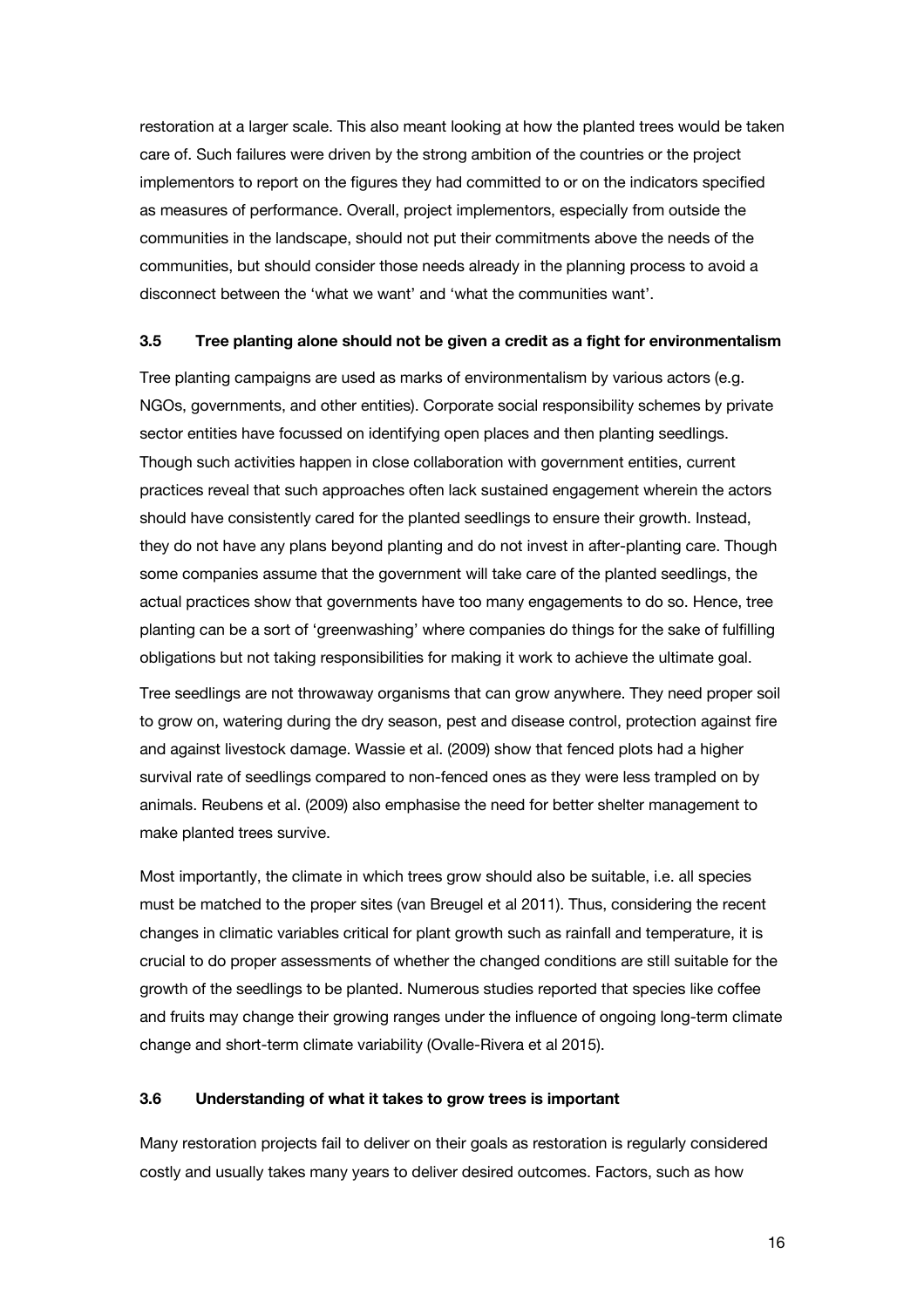much funding is available, influence the decisions of where and when restoration will be implemented. As a consequence, restoration decisions are likely to be made in an off-thecuff manner. Also, when planning restoration projects, actors often do not consider how likely they will succeed and how their actions will ultimately affect costs and decisionmaking. This might compromise the achievement of the restoration objectives within a project lifecycle (Wilson et al. 2011).

In The Gambia, together with field practitioners and officials, we had analysed data of the costs of establishing a hectare of grown tree stand using 11 common species. Since this working paper distinguishes between tree planting and tree growing, we aggregated and averaged out the numbers to get an approximate estimate (see Table 1). The cost estimates do not even include other expenses that are crucial to run the implementing departments such as salaries (employees of institutions implementing the activities) or office costs, among others. Hence, the costs indicated are only those directly related to field activities. Also, we used 8 years duration as the average time span it takes to establish trees to overcome growth limiting factors such as water shortage, fire hazards and free-roaming livestock, which are important to consider in the context of The Gambia. The estimates for The Gambia may be higher than elsewhere due to the numerous inputs and or management interventions required for the trees under the dry agroclimatic conditions and land management practices where animals roam freely.

| <b>Tree</b><br>species                | Year 0   | Year 1   | Year <sub>2</sub> | Year <sub>3</sub> | Year 4 | Year <sub>5</sub> | Year 6 | Year <sub>7</sub> | <b>Total</b><br>cost<br>Year $0-7$ |
|---------------------------------------|----------|----------|-------------------|-------------------|--------|-------------------|--------|-------------------|------------------------------------|
| Adansonia<br>digitata<br>(Baobab)     | 2,418.37 | 1,040.82 | 989.80            | 755.10            | 685.71 | 693.88            | 724.49 | 808.16            | 8,116.33                           |
| Anacardium<br>occidentale<br>(Cashew) | 4,255.10 | 1,330.61 | 1,257.14          | 857.14            | 806.12 | 653.06            | 734.69 | 859.18            | 10,753.06                          |
| Bombax<br>costatum<br>(Bunkungo)      | 3,642.86 | 1.204.08 | 1,071.43          | 734.69            | 685.71 | 673.47            | 714.29 | 777.55            | 9,504.08                           |
| Citrus<br>aurantiifolia<br>(Lime)     | 2.969.39 | 989.80   | 959.18            | 724.49            | 653.06 | 612.24            | 653.06 | 675.51            | 8,236.73                           |
| Citrus<br>sinensis<br>(Orange)        | 4,663.27 | 1,387.76 | 1,214.29          | 806.12            | 818.37 | 695.92            | 755.10 | 869.39            | 11,210.20                          |
| Cocos<br>nucifera<br>(Coconut)        | 4,316.33 | 1,122.45 | 938.78            | 775.51            | 726.53 | 734.69            | 765.31 | 808.16            | 10,187.76                          |

|  |  |  | Table 1 Estimates of costs (USD/ha) for establishing tree stands in The Gambia |
|--|--|--|--------------------------------------------------------------------------------|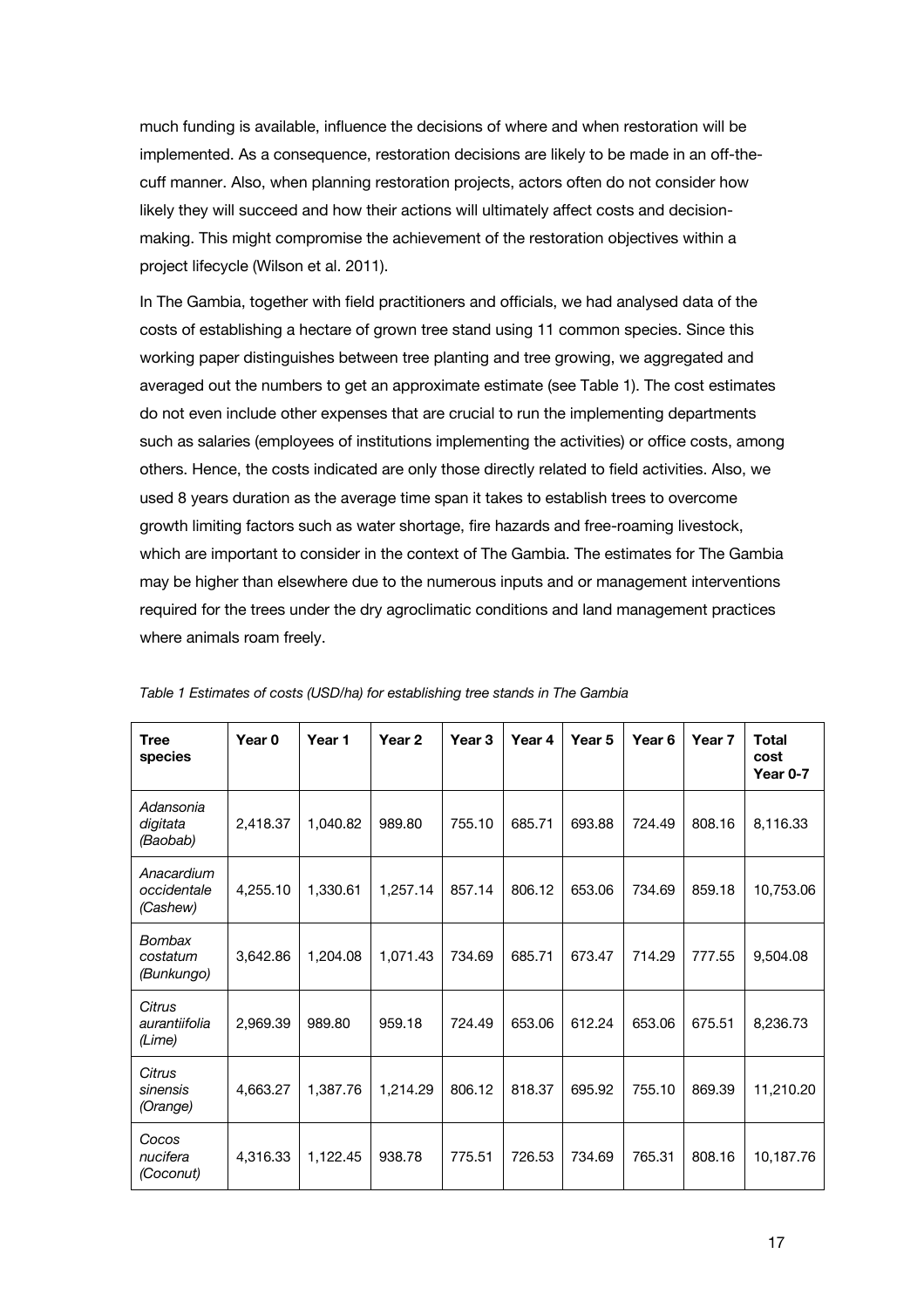| Cordyla<br>africana<br>(wild Mango)                          | 3,683.67 | 1,204.08 | 1,051.02 | 734.69 | 673.47 | 673.47 | 724.49 | 767.35 | 9,512.24       |
|--------------------------------------------------------------|----------|----------|----------|--------|--------|--------|--------|--------|----------------|
| Khaya<br>senegalensis<br>(Mahogany)                          | 3,989.80 | 1,071.43 | 1,071.43 | 765.31 | 744.90 | 683.67 | 755.10 | 869.39 | 9,951.02       |
| Mangifera<br>indica<br>(Mango)                               | 2.846.94 | 1,157.14 | 1,104.08 | 836.73 | 744.90 | 663.27 | 724.49 | 836.73 | 8,914.29       |
| Moringa<br>oleifera<br>(Moringa)                             | 3,357.14 | 979.59   | 948.98   | 734.69 | 673.47 | 653.06 | 693.88 | 734.69 | 8,775.51       |
| Pterocarpus<br>erinacius<br>(African<br>Rosewood)            | 3,908.16 | 1,183.67 | 1,040.82 | 755.10 | 685.71 | 693.88 | 724.49 | 767.35 | 9,759.18       |
| Mean<br>annual<br>investment<br>(USD)                        | 3,641.00 | 1,151.95 | 1,058.81 | 770.87 | 718.00 | 675.51 | 724.49 | 797.59 | 9,538.22       |
| Share (%) of<br>average<br>investment<br>for tree<br>growing | 38%      | 12%      | 11%      | 8%     | 8%     | 7%     | 8%     | 8%     | $\blacksquare$ |

Source: Own field data

The costs of the first two years (year 0 and 1) comprise half of the total cost of tree growing (Table 1) due to the high initial investments required for the planting material acquisition and site preparation (see Figure 2). It is rare to find plans for tree growing that have clear budgets and work plans to maintain the trees until they grow well. The main limitation in the continuous campaign mode of tree plantings are the lack of clear plans and resources after year 0 and most probably year 1. The years 2-7 are critical for the planted seedlings to survive and qualify as trees that can be counted as achievements. Figure 2 indicates the high costs of watering the plants and protecting the planted trees from fire and livestock. This mainly relates to the low rainfall and the dominant pastoral livelihood activities in the country (Figure 2).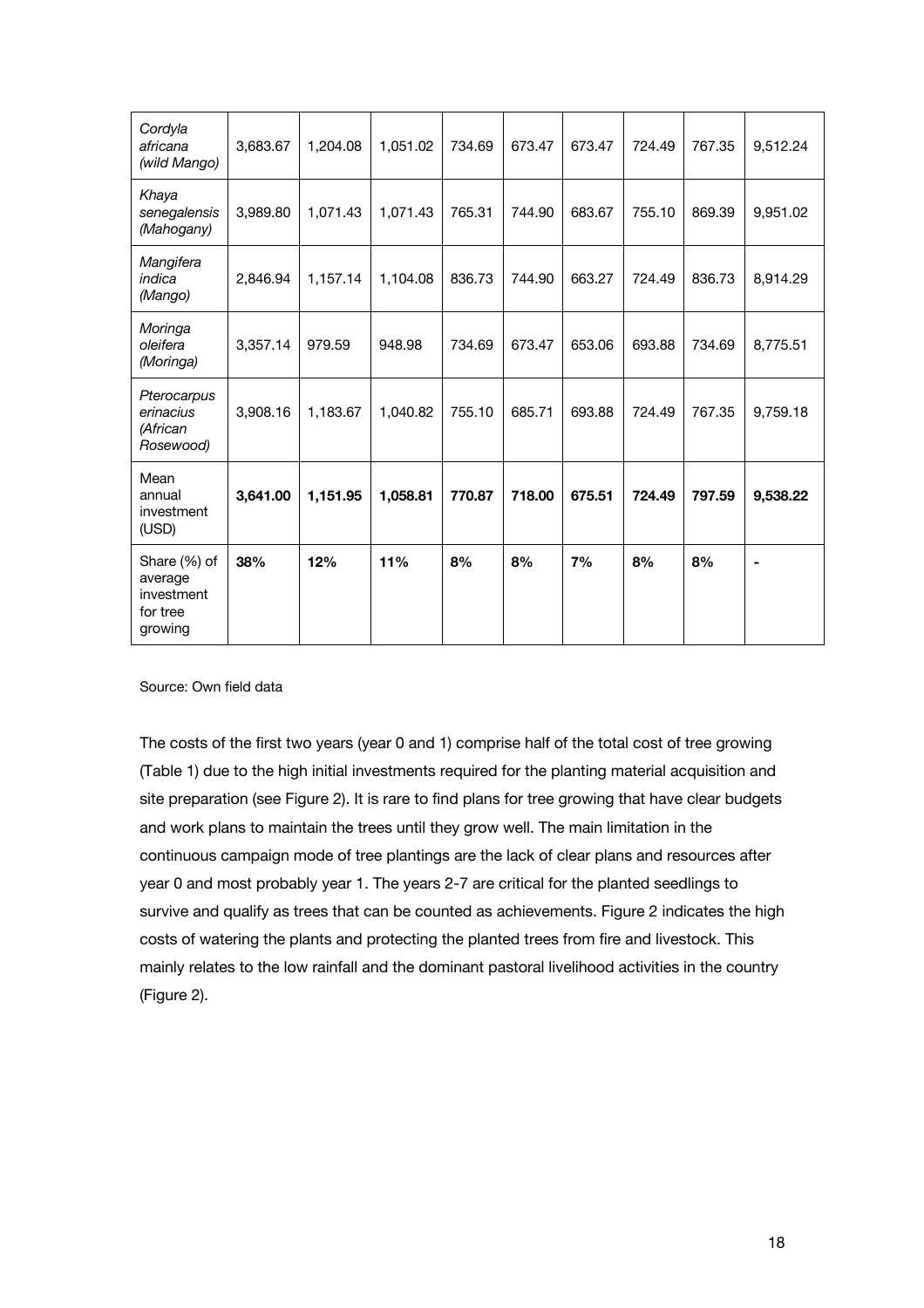

Figure 2: Estimate of costs of establishing a one-hectare stand of woodlot in The Gambia over a period of eight years (Source: own field data)

Using this experience from The Gambia as an example, those engaging in restoration initiatives must assign commensurate resources (i.e. financially and technically) to ensure that the investments made in the first one or two years are not in vain. Government agencies responsible for restoration should also oblige the actors interested in restoration to put aside the resources required for proper care of the planted seedlings in the years ahead.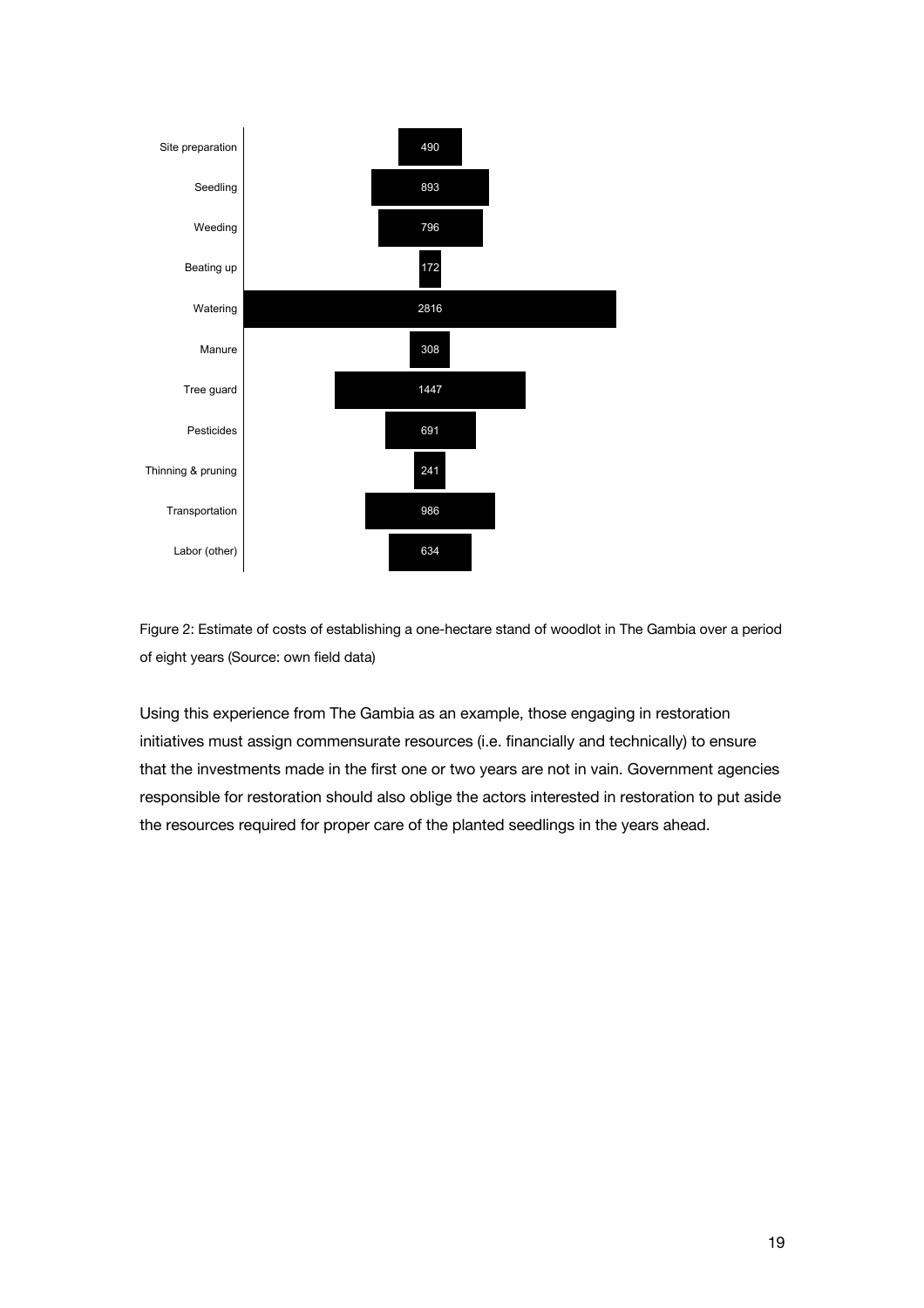## **4. Actions for effective tree growing**

Numerous actions can be taken to make current tree planting campaigns successful so that they produce grown trees and thus make restoration effective.

## **4.1 Disaggregate process indicators from performance indicators to monitor restoration progress**

For entities involved in tree-based restoration interventions, it is necessary to frame their contributions as process indicator, i.e. planting is the starting process towards tree growing. Their contribution in the process of restocking the ecosystem should be rightly acknowledged, but stakeholders must know that they started the scheme and the journey has to continue to achieve the ultimate objective which is to restore ecosystems that provide multiple benefits. If the entities lack the capacity to continue, national and subnational institutions should take responsibility to allocate the appropriate resources to make the trees grow.

The performance indicator should emphasise what kind of landscape is intended to be achieved at the end of the tree-based restoration investment. The ultimate goal behind a restoration scheme is not only putting trees into the landscape, but also improving the state of delivery of ecosystem services and functions. Hence, we argue that it is not possible to have a landscape with sufficient trees within one or two years. What determines the success of the restoration scheme is delivery of the anticipated goods and services. That is why the end goal of the investment should be clearly defined by identifying the kind of landscape that is envisaged. The roadmap to getting to the envisaged landscape then should be retroplanned.

Overall, today's restoration investments are usually based on a thought system that disregards the complexity and uncertainty associated with tree growth especially under conditions such as climate change and human needs change (e.g. expanding urbanization, migration, etc.). On the contrary, backcasting, i.e. planning from the ultimate objective backwards to the current context (Robinson et al. 2011), seems to be a convincing logic. Stanturf et al. (2014) state that the lack of defined expectations from the restoration initiatives is among the key causes of failures (Dey and Schweitzer 2014). The definition of the expectations and the end points (goals) of restoration needs to take into account biophysical expectations, societal needs and anticipated future environmental conditions (Dey and Schweitzer 2014).

Current tree planting, in general, lacks the definition of what the target is (except anticipating there will be more trees in the landscape) and what it takes along the way to get the planted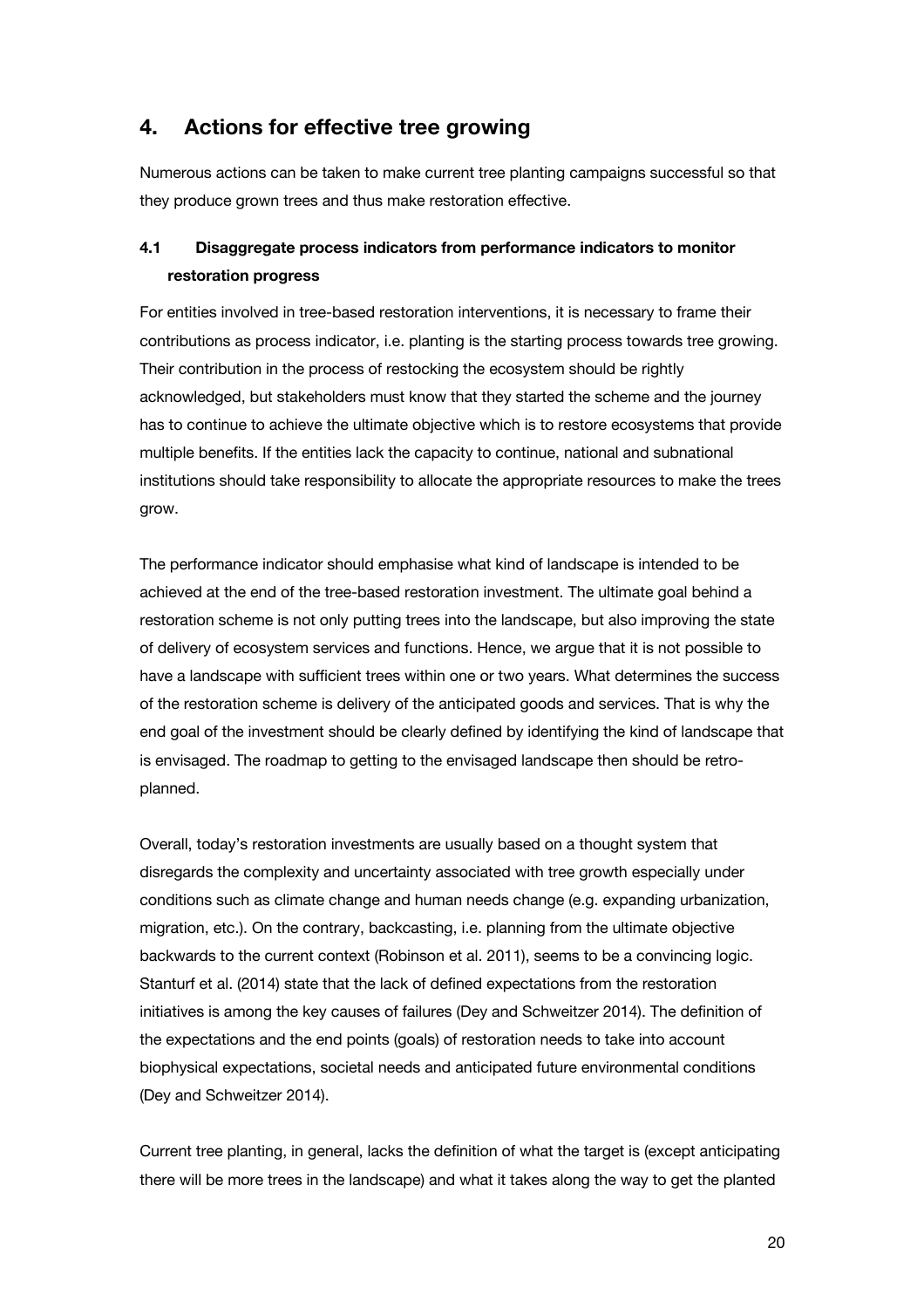trees to form the expected ecosystem structure that delivers both ecological and societal functions. Hence, it is difficult to monitor signs of progress except for survival rates.

#### **4.2 Developing an accountability framework is crucial**

A restoration initiative will only have achieved its target when the trees have grown and begun generating ecosystem services and functions. To address the lack of sustained engagement in many developing countries, it is necessary to design a proper institutional accountability scheme that ensures there is at least one entity tasked with caring for the planted seedlings. A sample financial accountability scheme is indicated below for various investment support models for tree growing (Table 2). Le et al. (2014), using the case of restoration in the Philippines, advocate for diversified funding mechanisms that ensure continued care for the planted trees. The diversification makes sure that sufficient resources for the needed care and technical support for the interventions are provided. Technical accountability should also be developed side by side with financial accountability because different institutions do have different roles in making the restoration targets achievable.

|              | Source of funds                                                        | Responsibility by tree growing years |                                                                           |                |                                                                                   |                                                       |                |                                                             | <b>Description</b>                                                                              |                                                                                           |
|--------------|------------------------------------------------------------------------|--------------------------------------|---------------------------------------------------------------------------|----------------|-----------------------------------------------------------------------------------|-------------------------------------------------------|----------------|-------------------------------------------------------------|-------------------------------------------------------------------------------------------------|-------------------------------------------------------------------------------------------|
|              |                                                                        | Y0                                   | Y1                                                                        | Y <sub>2</sub> | Y3                                                                                | Y4                                                    | Y <sub>5</sub> | Y6                                                          | <b>Y7</b>                                                                                       |                                                                                           |
| 1            | Donor                                                                  | Donor                                |                                                                           |                |                                                                                   |                                                       |                |                                                             |                                                                                                 | Donor 100%                                                                                |
| $\mathbf{2}$ | Donor                                                                  | Donor                                |                                                                           |                | National<br>governments,<br>sub-national<br>sector/counties,<br>local communities |                                                       |                |                                                             | Donor Y0-2, National<br>governments, sub-national<br>sector/counties, local<br>communities Y3-7 |                                                                                           |
| 3            | National governments                                                   |                                      | National governments                                                      |                |                                                                                   |                                                       |                | National governments<br>100%                                |                                                                                                 |                                                                                           |
| 4            | National governments,<br>subnational level                             | National<br>governments              |                                                                           |                |                                                                                   | Sub-national<br>sector/counties.<br>local communities |                |                                                             |                                                                                                 | National governments Y0-<br>2, sub-national<br>sector/counties, local<br>communities Y3-7 |
| 5            | Local authorities/<br>communities,<br>sub-national<br>sectors/counties |                                      | Local authorities and sub-national<br>sectors/counties, local communities |                |                                                                                   |                                                       |                | Local authorities, sub-<br>national sector/counties<br>100% |                                                                                                 |                                                                                           |
| 6            | Philanthropists                                                        | Philanthropists                      |                                                                           |                |                                                                                   | National<br>governmental/<br>sub national             |                |                                                             |                                                                                                 | Philanthropists Y0-3,<br>national governments/ sub<br>national Y5-7                       |
| 7            | Corporate Social<br>Responsibility (CSR)                               | <b>CSR</b>                           |                                                                           |                | National<br>governmental/<br>local counties                                       |                                                       |                | CSR Y0-2, National<br>government/ local<br>authorities      |                                                                                                 |                                                                                           |

| Table 2 Potential accountability framework to guide tree growing schemes by various actors |  |  |  |  |
|--------------------------------------------------------------------------------------------|--|--|--|--|
|                                                                                            |  |  |  |  |
|                                                                                            |  |  |  |  |

Note: This proposition should only be used as an illustration rather than a rule of the thumb, as

contexts vary widely. Y stands for year.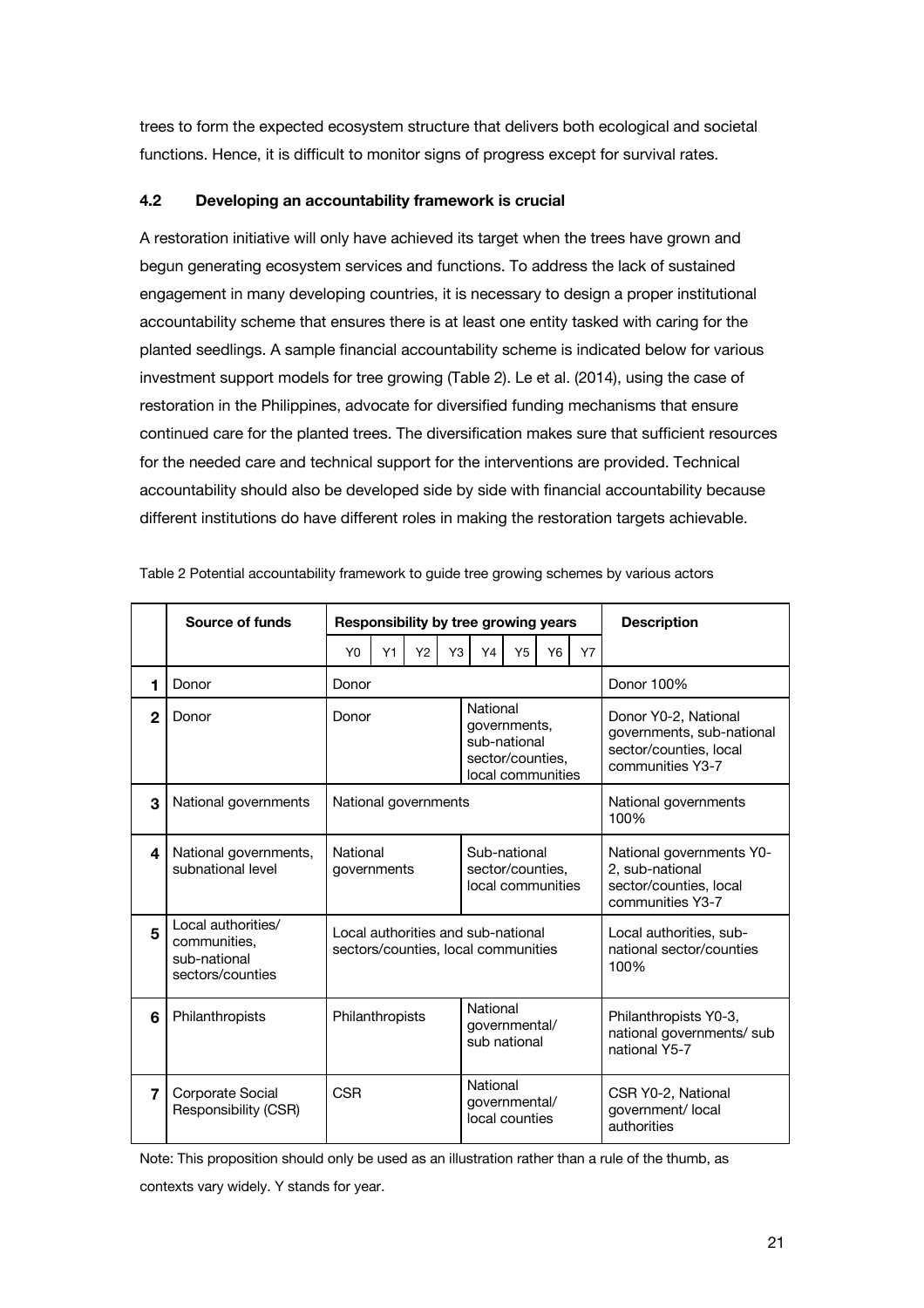#### **4.3 Protocols for sustained engagement should be in place**

It is necessary that there is a clear protocol which obliges every party engaged in tree planting to provide planned interventions to ensure that the planted trees grow. This is the critical missing link in public tree planting schemes. There is a dire need to make sure resource allocations for restoration projects are not only for the initial establishment phase. It is important to note that it is impossible to achieve restoration with projects of less than 3 years duration.

## **4.4 Effective use of resources is crucial to achieving the ultimate objectives of restoration activities.**

Most of the initial key actors of restoration projects often do not stay in the landscape for longer periods. After the planting, the intervention areas are left to the local government authorities or relevant government agencies, particularly to departments or units dealing with forestry, environment, or natural resources. Such local institutions often lack the necessary resources to run their operations and with time gradually abandon the intervention sites. It is, therefore, crucial to allocate the commensurate amount of resources that can make restoration investments effective. By following the accountability framework proposed above (see Table 2), the government could make resource allocations realistic. Without such resource allocations and necessary technical support schemes it is less likely that the planted seedling will grow to become a tree.

Restoration activities should effectively target areas which need restoring, and, to use limited available resources effectively, there should be a clear procedure of prioritisation of where interventions are most needed. Often, there is a tendency to rather target areas with a high likelihood of success than areas which are severely degraded and need to be restored. It can also happen that resources are directed to areas where the need for restoration is low. Bond et al. (2019) indicate that the planned restoration of 1 million square km of land in Africa, almost the same size as the land area of Ethiopia, is focussed on grasslands where, ecologically, the need for restoration is low. Cases of misinterpretation of what degraded lands are could also limit the effectiveness of restoration investments. Kumar et al. (2019), for instance, caution that wrongly classifying Asian savannahs as degraded forest could lead to improper management of these ecosystems with subsequent tradeoffs. A similar misconception has been reported in Oregon, USA. According to Vogler et al. (2015), projects observed in Oregon seemed to match modelled high-priority national planning areas for restoration. However, study results indicate that the selected sites were indeed low priority for restoration. In some cases, though, it is acknowledged that current restoration efforts target high-stress sites exclusively, but generally without knowledge of the full range of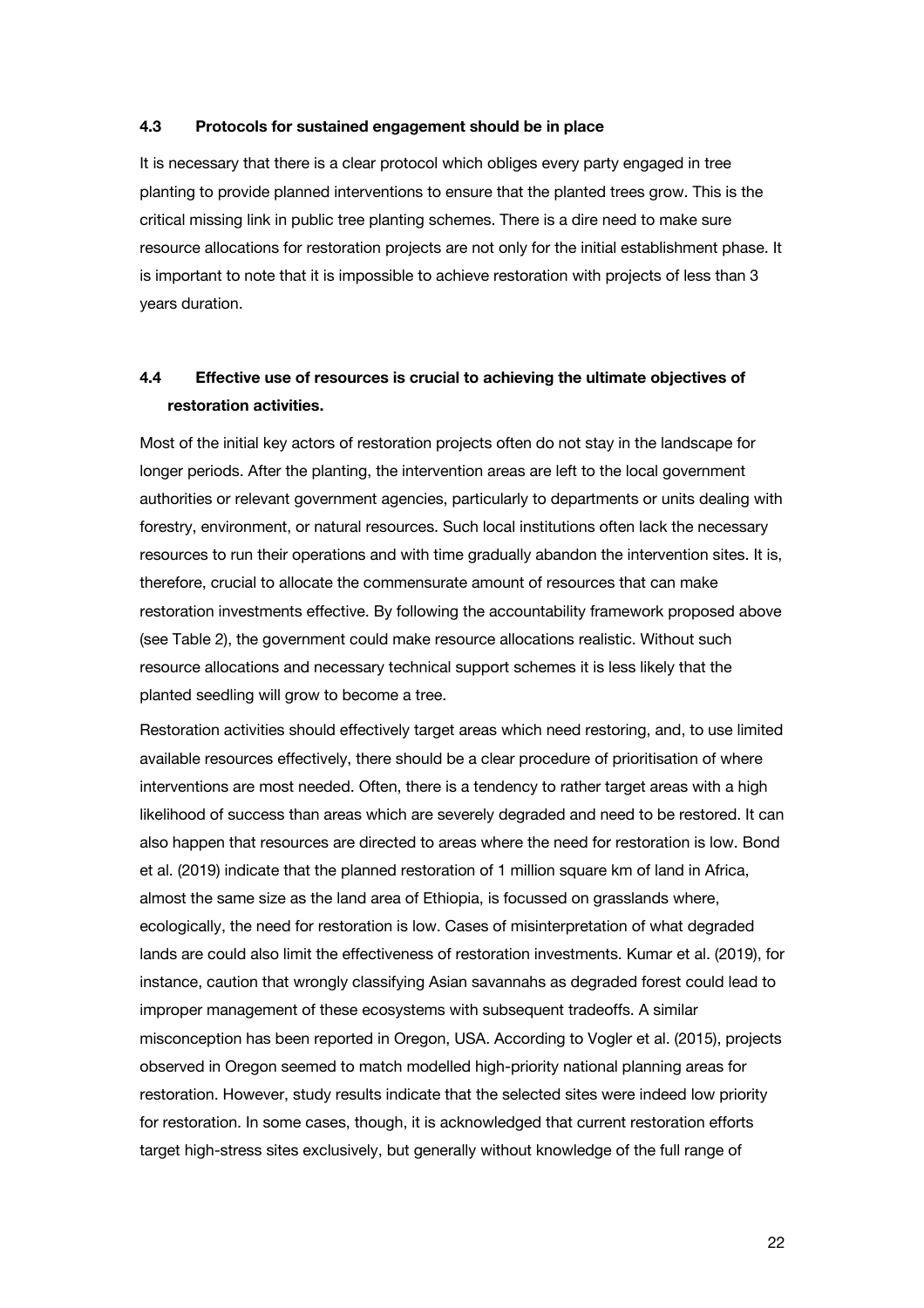stressors affecting the capacity of different locations within a particular landscape to provide ecosystem services (Allan et al. 2013).

Duguma and Minang (2014) emphasise the need for a proper understanding of the causes of degradation so that restoration investments achieve the intended goals. Numerous factors let ecosystems degrade – such as overexploitation, climate factors, soil properties change, pollution, pests, and diseases. There is also a need to involve local communities and actors in decision-making on areas where restoration is needed. This helps to prioritise interventions, making them more effective. In this regard, tools such as ROAM (Restoration Opportunities Assessment Methodology) (IUCN and World Resources Institute, 2014) could help select areas for restoration in consultation with local actors.

#### **4.5 The right tree species for the right place and the right purpose are needed**

A major challenge in tree-based restoration is the need to work with many tree species at the same time. Planting for landscape replenishment or enrichment requires the supply of genetically diverse, healthy, and productive tree species matched to planting sites. Often diverse planting materials are not available, and many land restorationists end up using whatever material that is locally available. This practice is fraught with mismatch of planting site and tree and with the potential risk of using invasive species. Frequently such trees fail to grow adequately, and the investment is lost. For instance, Ahrends et al. (2017) indicate, that despite China's investment of over USD 100 billion in a decade, the reported gains in vegetation cover were much lower due to the plantings happening in areas identified as less suitable for tree growing. To address such shortcoming, World Agroforestry (ICRAF) has developed tools such as Agroforestree database (Orwa et al. 2009) and vegetation maps (Kindt et al. 2011; van Breugel et al. 2011) that provide knowledge on species-specific characteristics for most tree species for areas that are considered for restoration.

## **5. Some recommendations to make tree-based restoration investments work**

For investments in tree-based interventions to lead to anticipated results (i.e. restored green vegetation areas providing the ecosystem functions and services) the following general measures are recommended:

• Donors, government agencies and any other stakeholders engaged in tree-based interventions should realise that seedling planting is a one-time event and tree growing is a process that also involves the management of planted trees. Hence, projects or interventions focusing on one-season activity of tree planting should not be promoted as they will result in a waste of resources.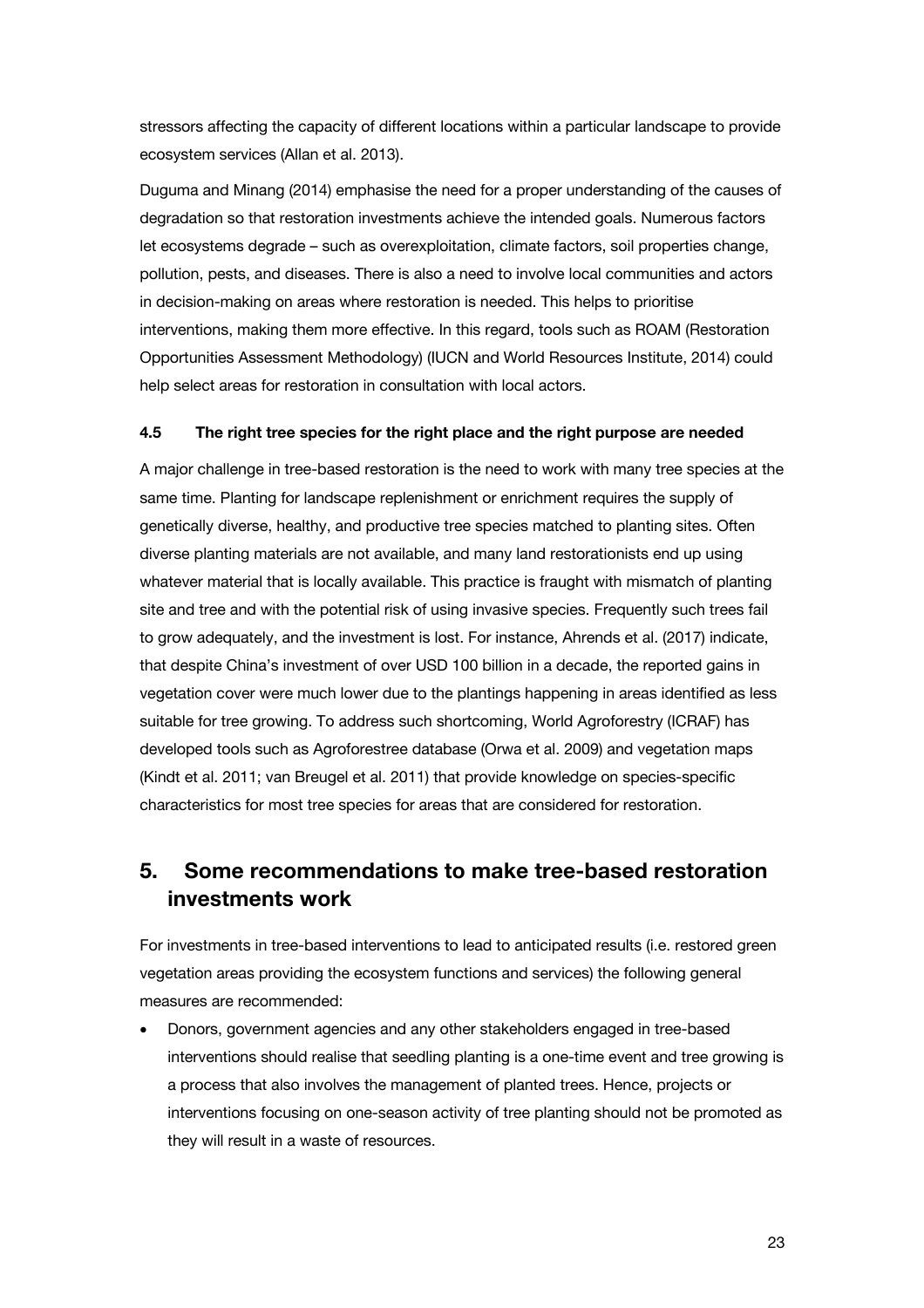- Strategies to strengthen the ownership of restoration efforts by local actors and communities should be promoted. Tree growing schemes should focus on the generation of value (income, consumption, ecosystem goods and services) that has priority for the dwellers of the landscape. This will help communities to take over the management of the planted seedlings even when the projects are short-term. Incentives for local communities to take up the management during and after planting should also be crafted.
- If there is limited local capacity, funders should ensure there is a clear justification and strategy by the implementors to continue managing the planted seedlings and take care of them afterwards. Unless such strategies are in place, governments and donors should not approve any one-season tree planting activity.
- Finally, the basis for tree-based restoration discourse should be tree growing, not tree planting.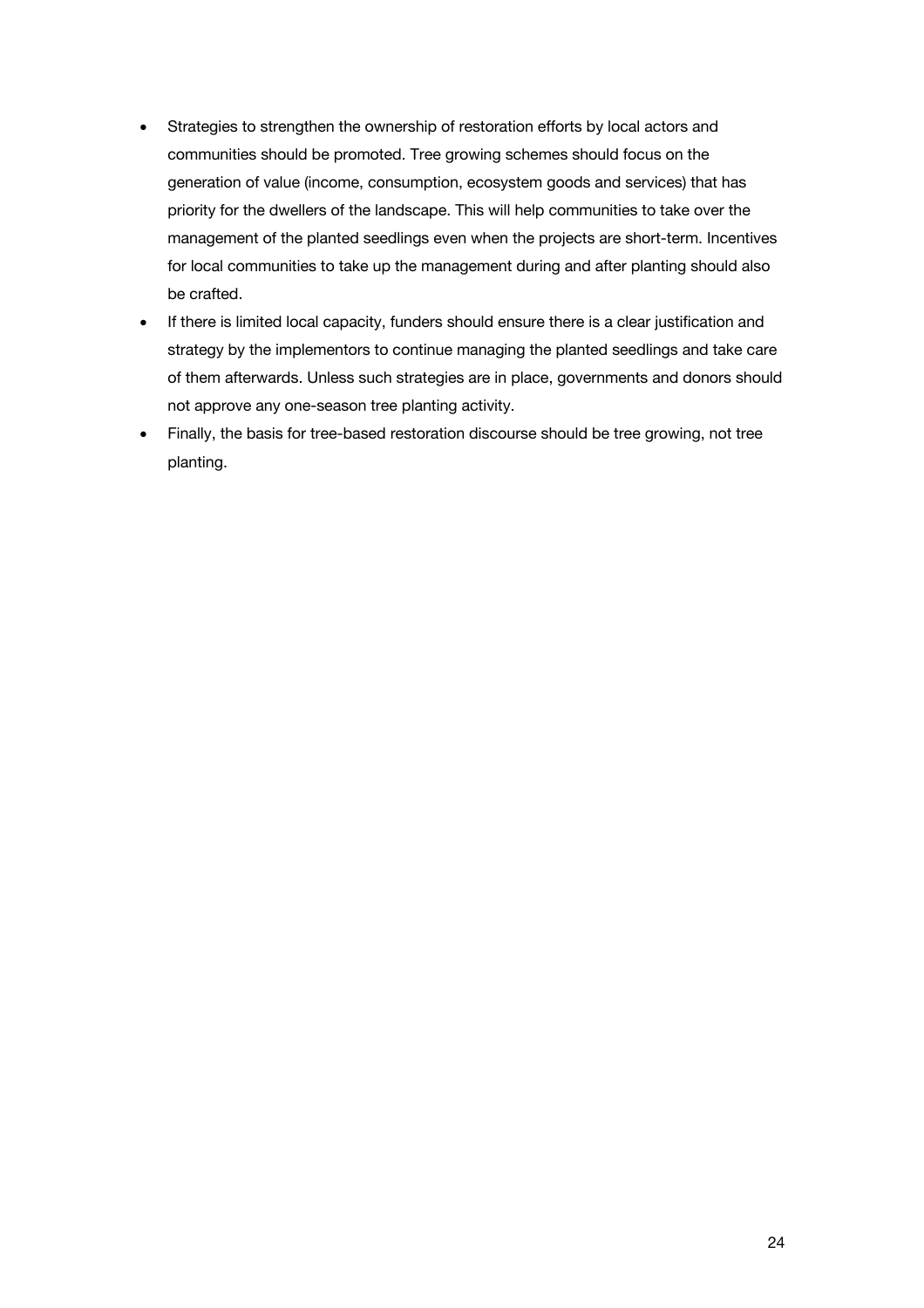## **6. References**

Ahrends A, Hollingsworth PM, Beckschäfer P, Chen H, Zomer RJ, Zhang L, Wang M and Xu J. 2017. China's fight to halt tree cover loss. *Proceedings of the Royal Society B: Biological Sciences*, *284*(1854), p.20162559.

Allan J D, McIntyre P B, Smith S D, Halpern B S, Boyer G L, Buchsbaum A, Burton G A, Campbell L M, Chadderton W L, Ciborowski J J and Doran P J. 2013. Joint analysis of stressors and ecosystem services to enhance restoration effectiveness. *Proceedings of the National Academy of Sciences*, *110*(1), pp.372-377. https://www.pnas.org/content/pnas/110/1/372.full.pdf

Bastin JF, Finegold Y, Garcia C, Mollicone D, Rezende M, Routh D, Zohner C M, and Thomas W. Crowther T W. The global tree restoration potential. *Science* 365, no. 6448 (2019): 76-79.

Binam J N, Place F, Kalinganire A, Hamade S, Boureima M, Tougiani A, Dakouo J, Mounkoro B, Diaminatou S, Badji M and Diop M. 2015. Effects of farmer managed natural regeneration on livelihoods in semi-arid West Africa. *Environmental Economics and Policy Studies*, *17*(4), pp.543-575.

Bond W J, Stevens N, Midgley G F and Lehmann C E. 2019. The trouble with trees: afforestation plans for Africa. *Trends in Ecology & Evolution*, *34*(11), pp.963-965.

Brown D R, Dettmann P, Rinaudo T, Tefera H and Tofu A. 2011. Poverty alleviation and environmental restoration using the clean development mechanism: a case study from Humbo, Ethiopia. *Environmental Management*, 48(2), pp.322-333.

Cao S, 2008. Why large-scale afforestation efforts in China have failed to solve the desertification problem. *Environmental Science and Technology* 1826-1831.

Chazdon R L. and Guariguata M R, 2016. Natural regeneration as a tool for large‐scale forest restoration in the tropics: prospects and challenges. *Biotropica*, 48(6), pp.716-730.

Crouzeilles R, Ferreira M S, Chazdon R L, Lindenmayer D B, Sansevero J B, Monteiro L, Iribarrem A, Latawiec A E and Strassburg B B. 2017. Ecological restoration success is higher for natural regeneration than for active restoration in tropical forests. *Science Advances*, 3(11), p.e1701345.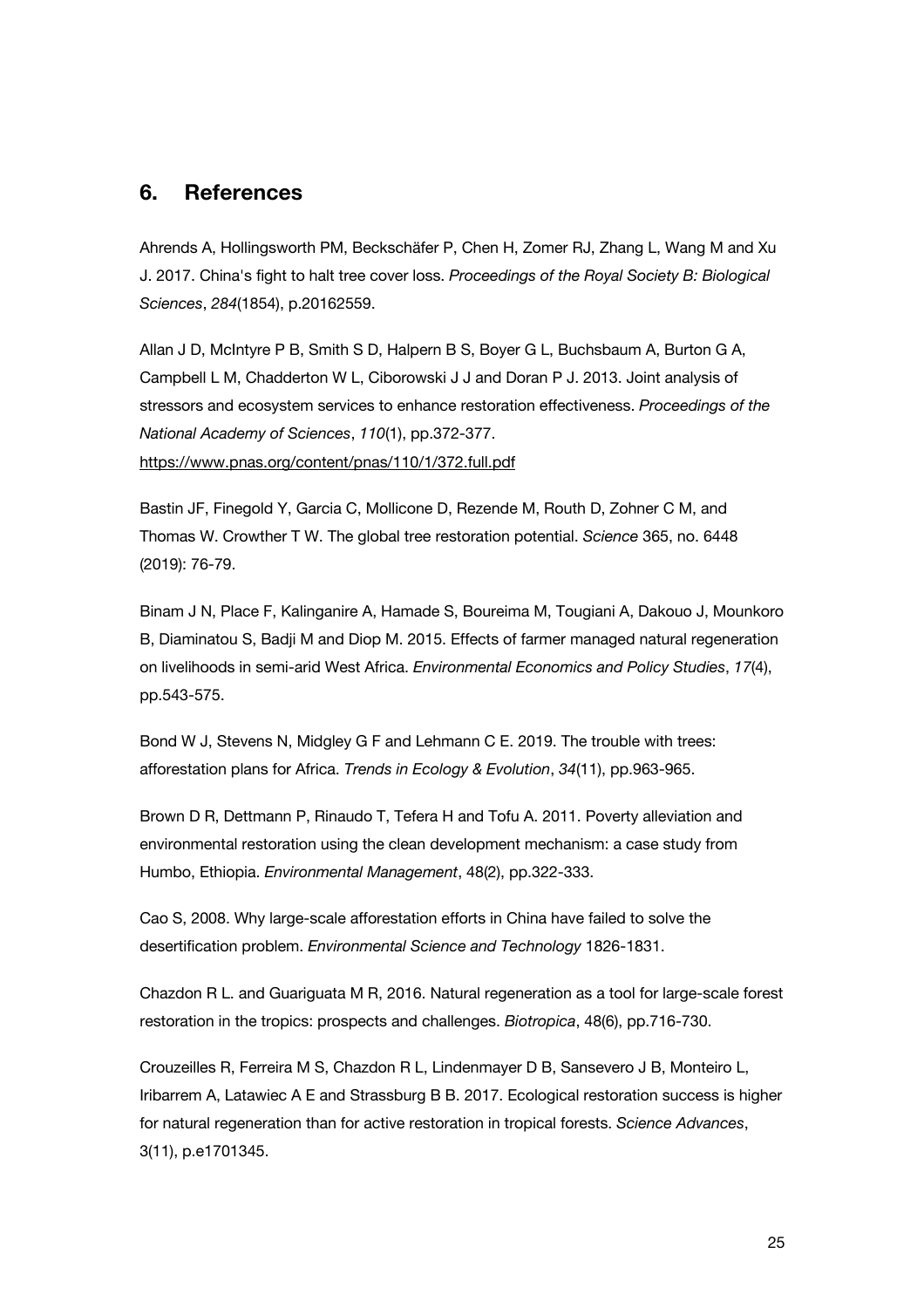Curtis, P G, Slay C M, Harris N L, Tyukavina A and Hansen M C. 2018. Classifying drivers of global forest loss. *Science*, 361(6407), pp.1108-1111.

Dey D C and Schweitzer CJ. 2014. Restoration for the future: endpoints, targets, and indicators of progress and success. *Journal of Sustainable Forestry*, *33*(sup1), pp. S43-S65.

Duguma L A. and Minang P A. 2014. Leveraging landscapes: A systems approach to drivers of change. *Climate-Smart Landscapes: Multifunctionality in Practice; Minang, PA, van Noordwijk, M., Freeman, OE, Mbow, C., de Leeuw, J., Catacutan, D., Eds*, pp.135-149.

FAO. 2019. Restoring forest landscapes through assisted natural regeneration (ANR) – A practical manual. Bangkok. 52 pp.

Francis R, Weston P and Birch J. 2015. The social, environmental and economic benefits of Farmer Managed Natural Regeneration. *Business Communications Consultant, Australia*, *44*.

Gilmour D. 2012. Understanding the landscape mosaic. In The forest landscape restoration handbook (pp. 53-62). Routledge.

Hadgu K M, Kooistra L, Rossing W A and van Bruggen A H. 2009. Assessing the effect of Faidherbia albida based land use systems on barley yield at field and regional scale in the highlands of Tigray, Northern Ethiopia. *Food Security*, 1(3), pp.337-350.

Haglund E, Ndjeunga J, Snook L and Pasternak D. 2011. Dry land tree management for improved household livelihoods: farmer managed natural regeneration in Niger. *Journal of Environmental Management*, 92(7), pp.1696-1705.

Hansen M C, Potapov P V, Moore R, Hancher M, Turubanova S A A, Tyukavina A, Thau D et al. High-resolution global maps of 21st-century forest cover change. *Science* 342, no. 6160 (2013): 850-853.

IUCN and WRI (2014). A guide to the Restoration Opportunities Assessment Methodology (ROAM): Assessing forest landscape restoration opportunities at the national or sub-national level. Working Paper (Road-test edition). Gland, Switzerland: IUCN. 125pp

Kindt R, Lillesø J B, van Breugel P, Bingham M, Demissew S, Dudley C, Friis I, Gachathi F, Kalema J, Mbago F, Minani V, Moshi H, Mulumba J, Namaganda M, Ndangalasi H, Ruffo C, Jamnadass R and Graudal L O V. 2011. Potential Natural Vegetation of Eastern Africa (Ethiopia, Kenya, Malawi, Rwanda, Tanzania, Uganda and Zambia). Volume 5: Description and Tree Species Composition for Other Potential Natural Vegetation Types (Vegetation Types other than Forests, Woodlands, Wooded Grasslands, Bushlands and Thickets) 65 ed.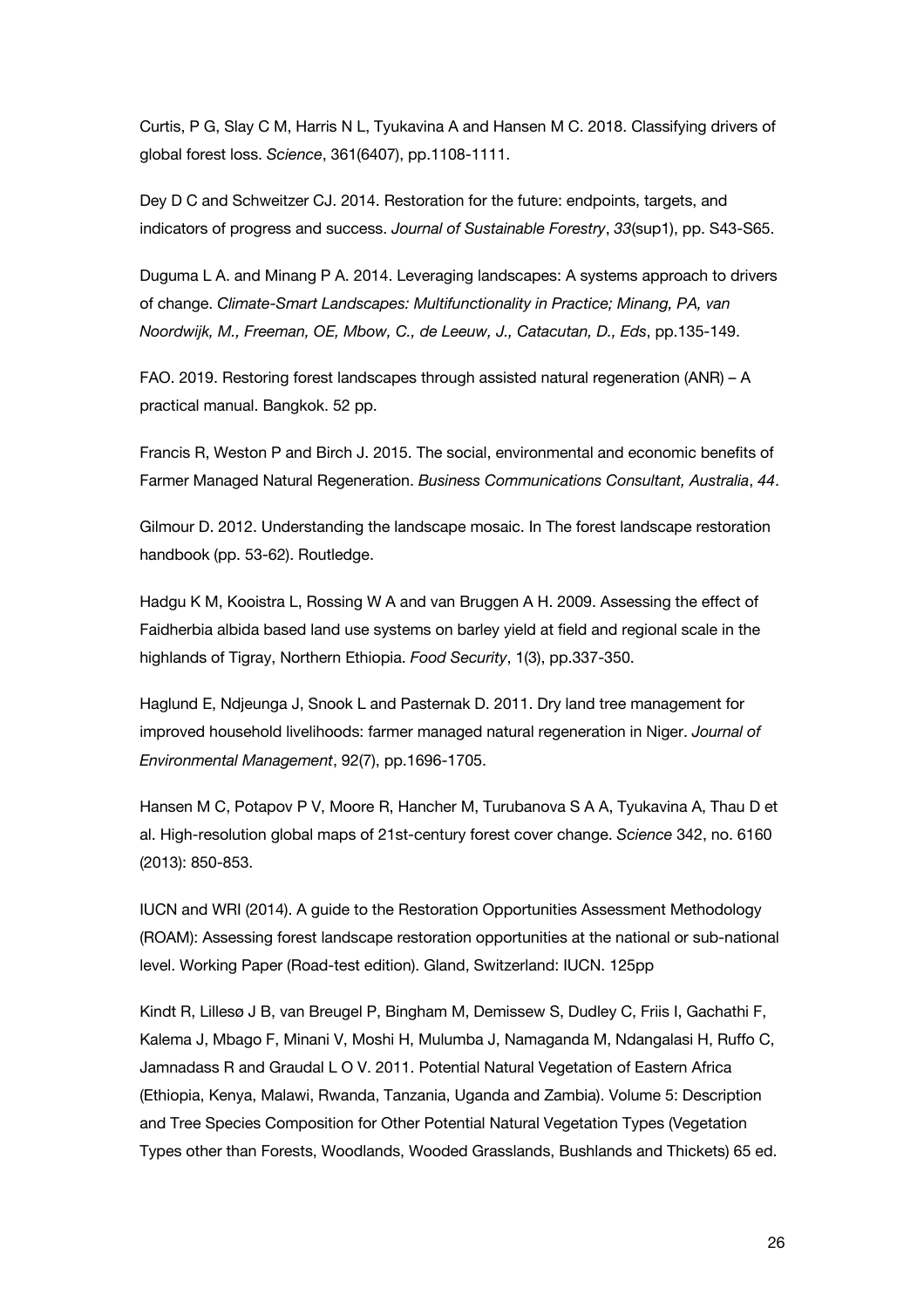Forest & Landscape, University of Copenhagen. 131 p. (Forest & Landscape Working Papers; 65).

Laestadius L, Buckingham K, Maginnis S. and Saint-Laurent C. 2015. Before Bonn and beyond: the history and future of forest landscape restoration. *Unasylva*, 66(245), p.11.

Larwanou, M. and Saadou, M., 2011. The role of human interventions in tree dynamics and environmental rehabilitation in the Sahel zone of Niger. *Journal of Arid Environments*, 75(2), pp.194-200.

Le HD, Smith C and Herbohn J. 2014. What drives the success of reforestation projects in tropical developing countries? The case of the Philippines. *Global Environmental Change*, *24*, pp.334-348.

Minnemeyer S, Laestadius L, Sizer N, Saint-Laurent C. and Potapov P. 2014 May. Atlas of Forest and Landscape Restoration Opportunities [Blog]. https://www.wri.org/resources/maps/atlas-forest-and-landscape-restoration-opportunities

Murekezi J P, Nduwamungu J and Munyanziza E. 2013. Investigation of survival rate of trees planted in agroforestry and forest plantations in Huye District from 2007 to 2011 and underlying factors. *Rwanda Journal*, *1*(1), pp.52-61.

Negussie A, Aerts R, Gebrehiwot K. and Muys B. 2008. Seedling mortality causes recruitment limitation of *Boswellia papyrifera* in northern Ethiopia. *Journal of Arid Environments*, *72*(4), pp.378-383.

Nzyoka J, Minang P A, Ogendi R and Duguma L A. 2018. The potential of agroforestry to enhance Land Degradation Neutrality. In: (Eds). Nicklin, S. & Cornwell, B. *A Better World: Actions and commitments to the Sustainable Development Goals*. Volume 4. Tudor Rose and UNCCD. Pg 180-184.

Ordway E M, Asner G P, and Lambin E F. Deforestation risk due to commodity crop expansion in sub-Saharan Africa. 2017. *Environmental Research Letters* 12, no. 4 2017: 044015.

Orwa C, Mutua A, Kindt R, Jamnadass R, Simons A. 2009. Agroforestree Database: a tree reference and selection guide version 4.0. World Agroforestry Centre, Kenya.

Ovalle-Rivera O, Läderach P, Bunn C, Obersteiner M and Schroth G. 2015. Projected shifts in Coffea arabica suitability among major global producing regions due to climate change. *PloS One*, 10(4), e0124155.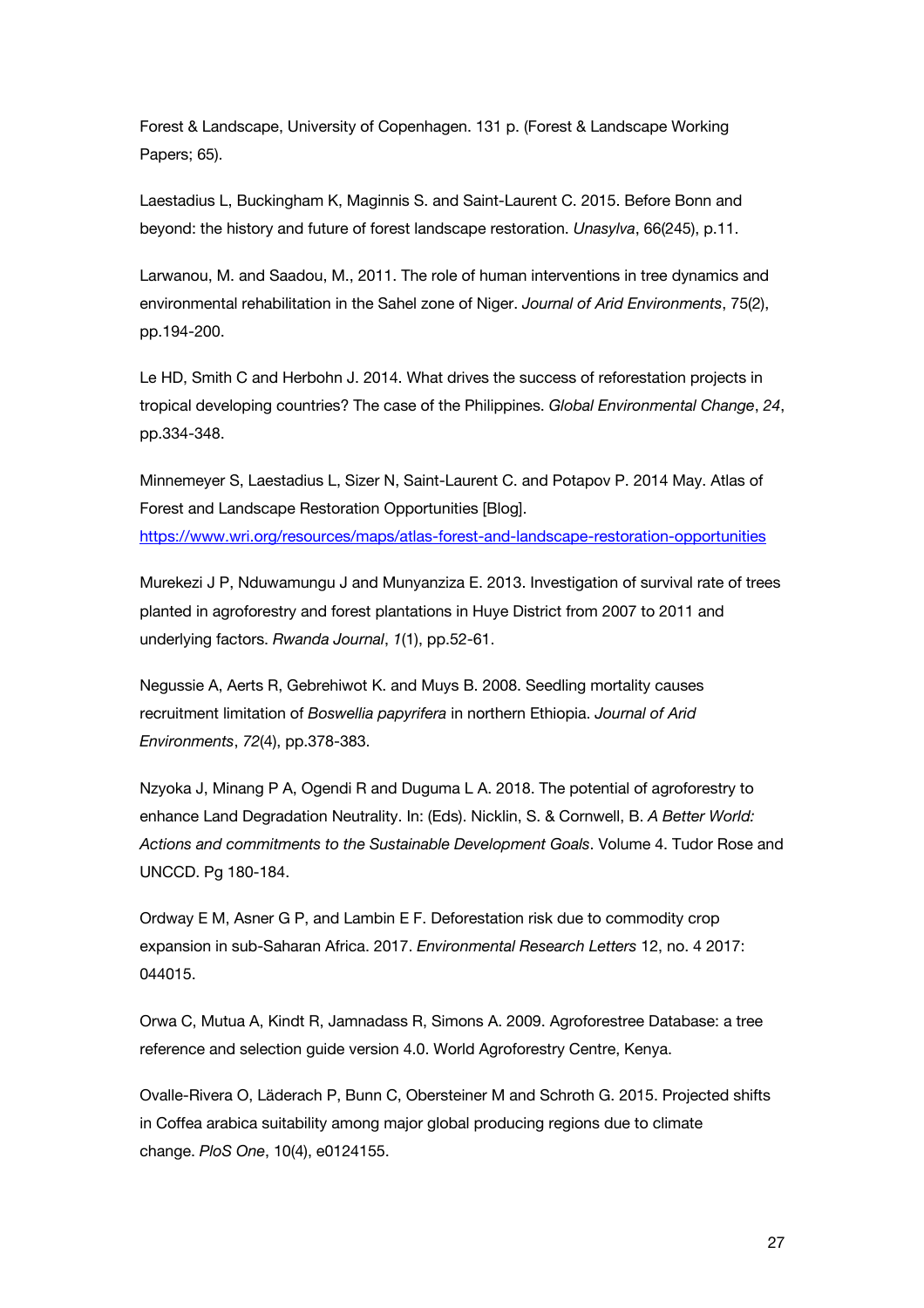Reij C. and Garrity D. 2016. Scaling up farmer‐managed natural regeneration in Africa to restore degraded landscapes. *Biotropica*, *48*(6), pp.834-843.

Reubens B, Poesen J, Nyssen J, Leduc Y, Abraha A Z, Tewoldeberhan S, Bauer H, Gebrehiwot K, Deckers J and Muys B. 2009. Establishment and management of woody seedlings in gullies in a semi-arid environment (Tigray, Ethiopia). *Plant and Soil*, *324*(1-2), p.131.

Scholes R J, Montanarella L, Brainich E, Barger N, ten Brink B, Cantele M, Erasmus B, Fisher J, Gardner T, Holland T G and Kohler F. 2018. IPBES (2018): Summary for policymakers of the assessment report on land degradation and restoration of the Intergovernmental Science-Policy Platform on Biodiversity and Ecosystem Services. IPBES.

Seedballs Kenya, 2018. Biochar Seedballs and Seeds [Blog post]. http://www.seedballskenya.com/seedballs/4593024001

Shoo L P and Catterall C P. 2013. Stimulating natural regeneration of tropical forest on degraded land: approaches, outcomes, and information gaps. *Restoration Ecology*, 21(6), pp.670-677.

Stanturf J A, Palik B J and Dumroese R K. 2014. Contemporary forest restoration: a review emphasizing function. *Forest Ecology and Management*, *331*, pp.292-323.

UNEP, 2019 (March 1). New UN Decade on Ecosystem Restoration offers unparalleled opportunity for job creation, food security and addressing climate change [Press Release]. Retrieved from https://www.unenvironment.org/news-and-stories/press-release/new-undecade-ecosystem-restoration-offers-unparalleled-opportunity

van Breugel P, Kindt R, Lillesø J B, Bingham M, Demissew S, Dudley C, Friis I, Gachathi F, Kalema J, Mbago F, Minani V, Moshi H, Mulumba J, Namaganda M, Ndangalasi H, Ruffo C, Jamnadass R. and Graudal L O V. 2011. Potential Natural Vegetation of Eastern Africa (Ethiopia, Kenya, Malawi, Rwanda, Tanzania, Uganda and Zambia). VOLUME 7: Projected Distributions of Potential Natural Vegetation Types and Two Important Agroforestry Species (Prunus Africana and Warburgia Ugandensis) for Six Possible Future Climates 69 ed. Forest & Landscape, University of Copenhagen. 63 p. (Forest & Landscape Working Papers; 69).

van Oosten, C., 2013. Restoring landscapes—governing place: a learning approach to forest landscape restoration. *Journal of Sustainable Forestry*, 32(7), pp.659-676.

Vijay V, Pimm S L, Jenkins C N, and Smith S J. The impacts of oil palm on recent deforestation and biodiversity loss. *PloS One* 11, no. 7 (2016): e0159668.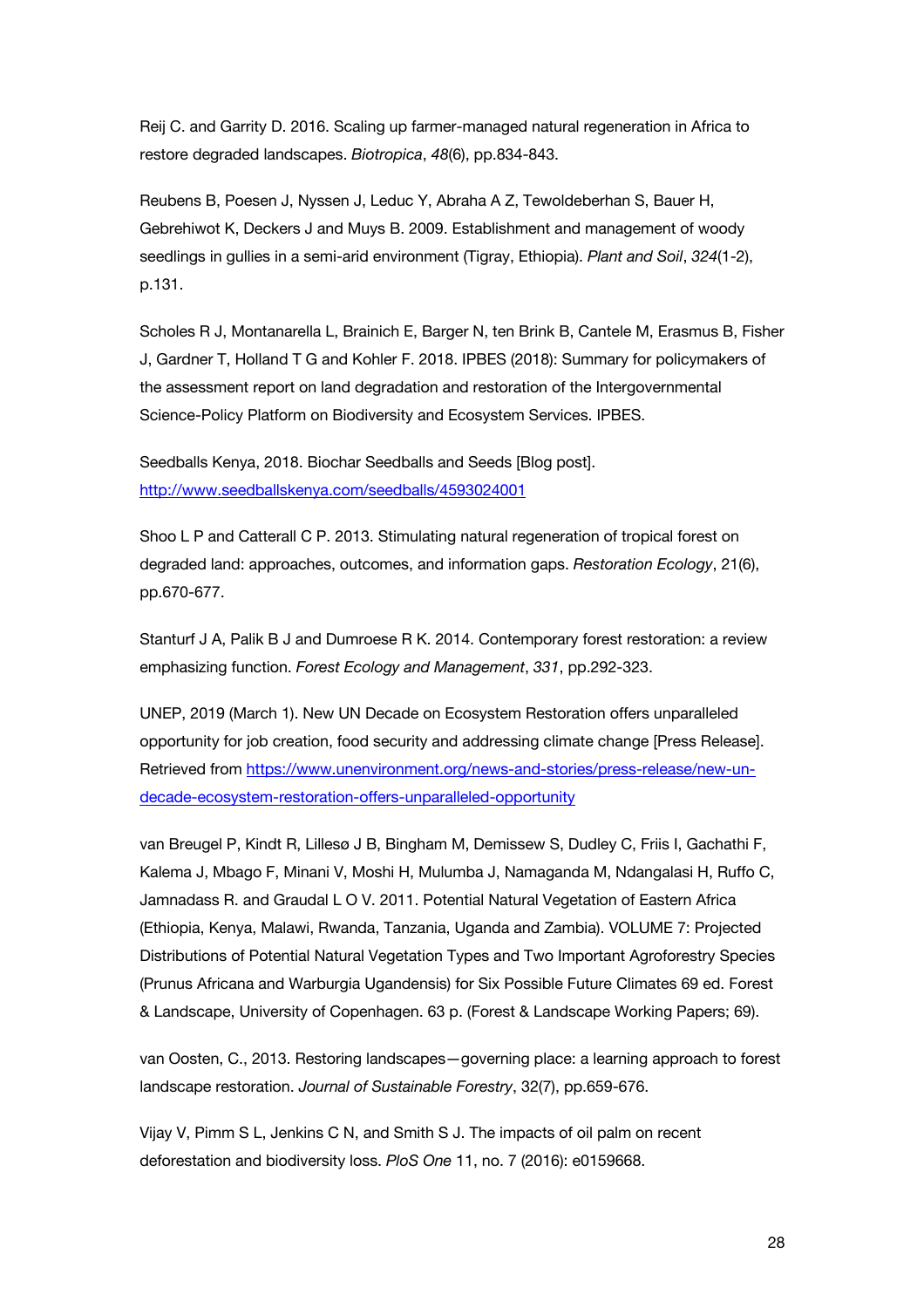Vogler K C, Ager A A, Day M A, Jennings M and Bailey J D. 2015. Prioritization of forest restoration projects: tradeoffs between wildfire protection, ecological restoration and economic objectives. *Forests*, *6*(12), pp.4403-4420. https://www.mdpi.com/1999- 4907/6/12/4375/htm

Wassie A, Sterck F J, Teketay D and Bongers F. 2009. Effects of livestock exclusion on tree regeneration in church forests of Ethiopia. *Forest ecology and management*, *257*(3), pp.765- 772.

Wilson K A, Lulow M, Burger J, Fang Y C, Andersen C, Olson D, O'Connell M and McBride M F. 2011. Optimal restoration: accounting for space, time and uncertainty. *Journal of Applied Ecology*, 48(3), pp.715-725.

https://besjournals.onlinelibrary.wiley.com/doi/full/10.1111/j.1365-2664.2011.01975.x

Wolff S, Schrammeijer E A, Schulp C J and Verburg PH. 2018. Meeting global land restoration and protection targets: What would the world look like in 2050? *Global Environmental Change*, 52, pp.259-272.

Zomer R J, Neufeldt H, Xu J, Ahrends A, Bossio D, Trabucco A, van Noordwijk M. and Wang M. 2016. Global Tree Cover and Biomass Carbon on Agricultural Land: The contribution of agroforestry to global and national carbon budgets. *Scientific Reports*, *6*, p.29987.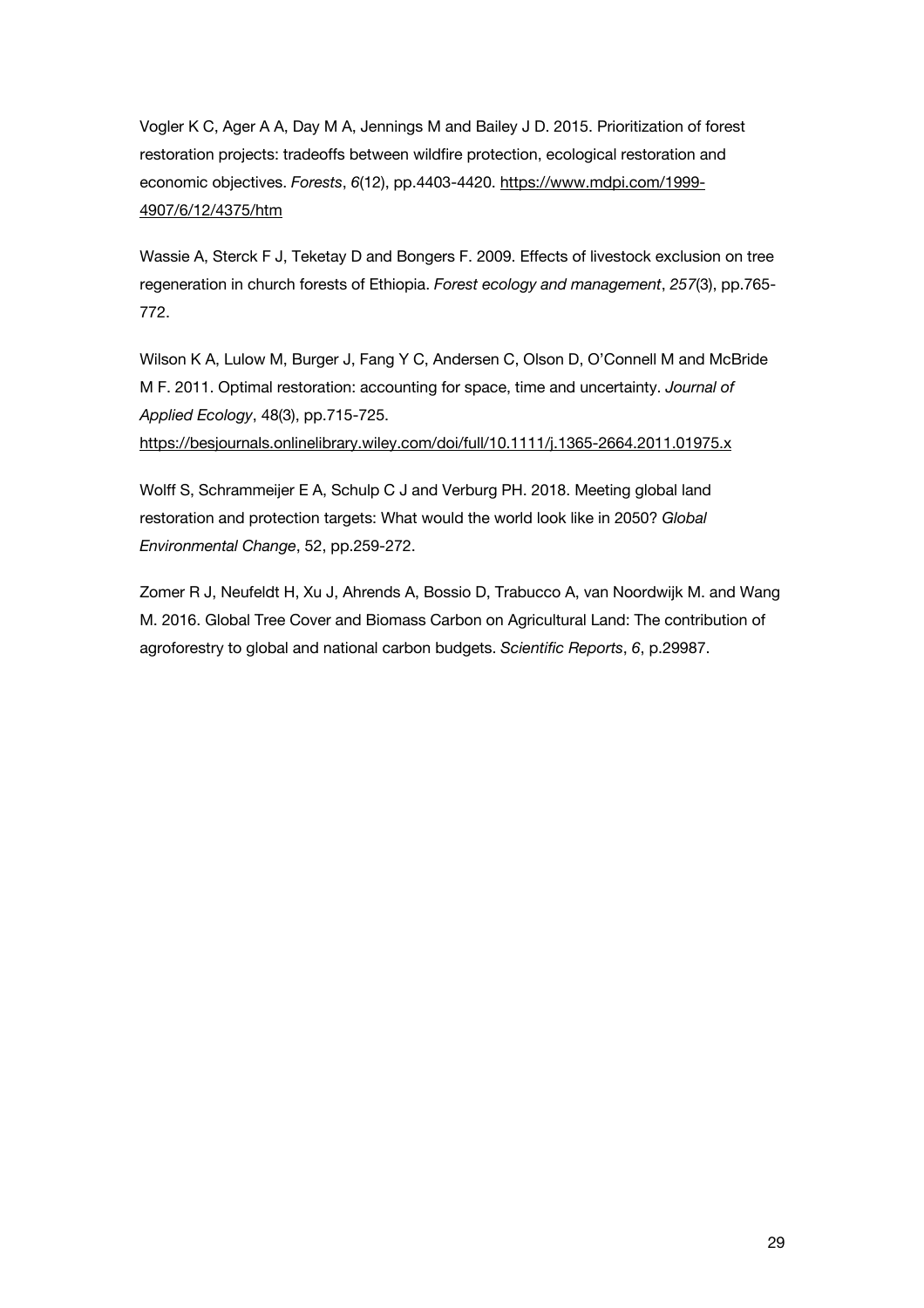## **7. Working Paper Series**

#### **2017**

252. Preferensi Petani terhadap Topik Penyuluhan dan Penyebaran Informasi Agroforestri di Indonesia http://dx.doi.org/10.5716/WP16181.PDF

253. Seri Agroforestri dan Kehutanan di Sulawesi: Keanekaragaman hayati jenis pohon pada hutan rakyat agroforestri di DAS Balangtieng, Sulawesi Selatan http://dx.doi.org/10.5716/WP16182.PDF

254. Potensi dan Tantangan dalam Pengembangan Skema Ko-Investasi Jasa Lingkungan di Kabupaten Buol, Indonesia. http://dx.doi.org/10.5716/WP17008.PDF

255. Keragaman Jenis Pohon dan Pemanfaatannya oleh Masyarakat di Kabupaten Buol, Indonesia. http://dx.doi.org/10.5716/WP17009.PDF

256. Kerentanan dan preferensi sistem pertanian petani di Kabupaten Buol, Indonesia http://dx.doi.org/10.5716/WP17010.PDF

257. Dinamika Perubahan Penggunaan/Tutupan Lahan Serta Cadangan Karbon di Kabupaten Buol, Indonesia. http://dx.doi.org/10.5716/WP17011.PDF

258. The effectiveness of the volunteer farmer trainer approach vis-à-vis other information sources in dissemination of livestock feed technologies in Uganda. http://dx.doi.org/10.5716/WP17104.PDF

259. Agroforestry and forestry in Sulawesi series: Impact of agricultural-extension booklets on community livelihoods in South and Southeast Sulawesi. http://dx.doi.org/10.5716/WP17125.PDF

260. Petani Menjadi Penyuluh, Mungkinkah? Sebuah Pendekatan Penyuluhan dari Petani ke Petani di Kabupaten Sumb Timur. http://dx.doi.org/10.5716/WP17145.PDF

261. Dampak Perubahan Tutupan Lahan terhadap Kondisi Hidrologi di Das Buol, Kabupaten Buol, Sulawesi Tengah: Simulasi dengan Model Genriver http://dx.doi.org/10.5716/WP17146.PDF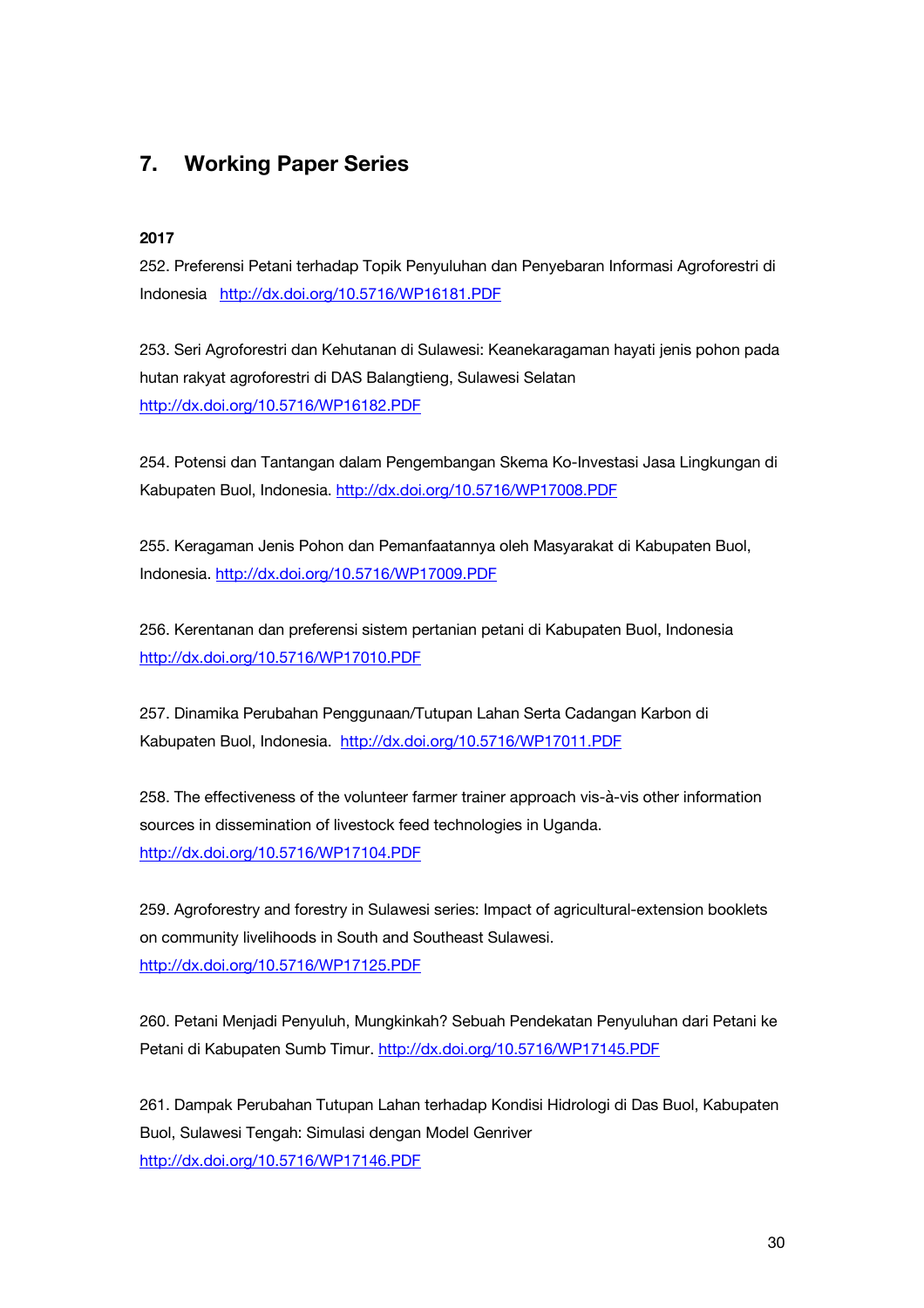262. Analisis Tapak Mata Air Umbulan, Pasuruan, Jawa Timur. Kajian elemen biofisik dan persepsi masyarakat. http://dx.doi.org/10.5716/WP17147.PDF

263. Planned comparisons demystified. http://dx.doi.org/10.5716/WP17354.PDF

264. Soil health decision support for NERC digital soil platforms: A survey report http://dx.doi.org/10.5716/WP17355.PDF

265. Seri Pembangunan Ekonomi Pedesaan Indonesia: Menanam di bukit gundul: Pengetahuan masyarakat lokal dalam upaya restorasi lahan di Sumba Timur. http://dx.doi.org/10.5716/WP17356.PDF

266. Tree diversity and carbon stock in three districts of Kutai Timur, Pasir and Berau, East Kalimantan http://dx.doi.org/10.5716/WP17357.PDF

267. Tree Diversity and Carbon Stock in Various Land Use Systems of Banyuasin and Musi Banyuasin Districts, South Sumatera http://dx.doi.org/10.5716/WP17358.PDF

268. Tree diversity and carbon stock in various land cover systems of Jayapura, Jayawijaya and Merauke Districts, Papua Province http://dx.doi.org/10.5716/WP17359.PDF

269. Modelling tree production based on farmers' knowledge: case for kapok (Ceiba pentandra) and candlenut (Aleurites mollucana) under various agroforestry scenarios. http://dx.doi.org/10.5716/WP17361.PDF

270. The Impact of Land Cover and Climate Change on Present and Future Watershed Condition. Study case: Tugasan, Alanib and Kulasihan Sub-watershed of Manupali Watershed, Lantapan, Bukidnon, Philippines. http://dx.doi.org/10.5716/WP17362.PDF

271. Tree Diversity and Above-ground Carbon Stock estimation in Various Land use Systems in Banjarnegara, Banyumas and Purbalingga, Central Java. http://dx.doi.org/10.5716/WP17363.PDF

272. Agroforestry and Forestry in Sulawesi series: Landscape Management Strategies in Sulawesi: Review of Intervention Options. http://dx.doi.org/10.5716/WP17364.PDF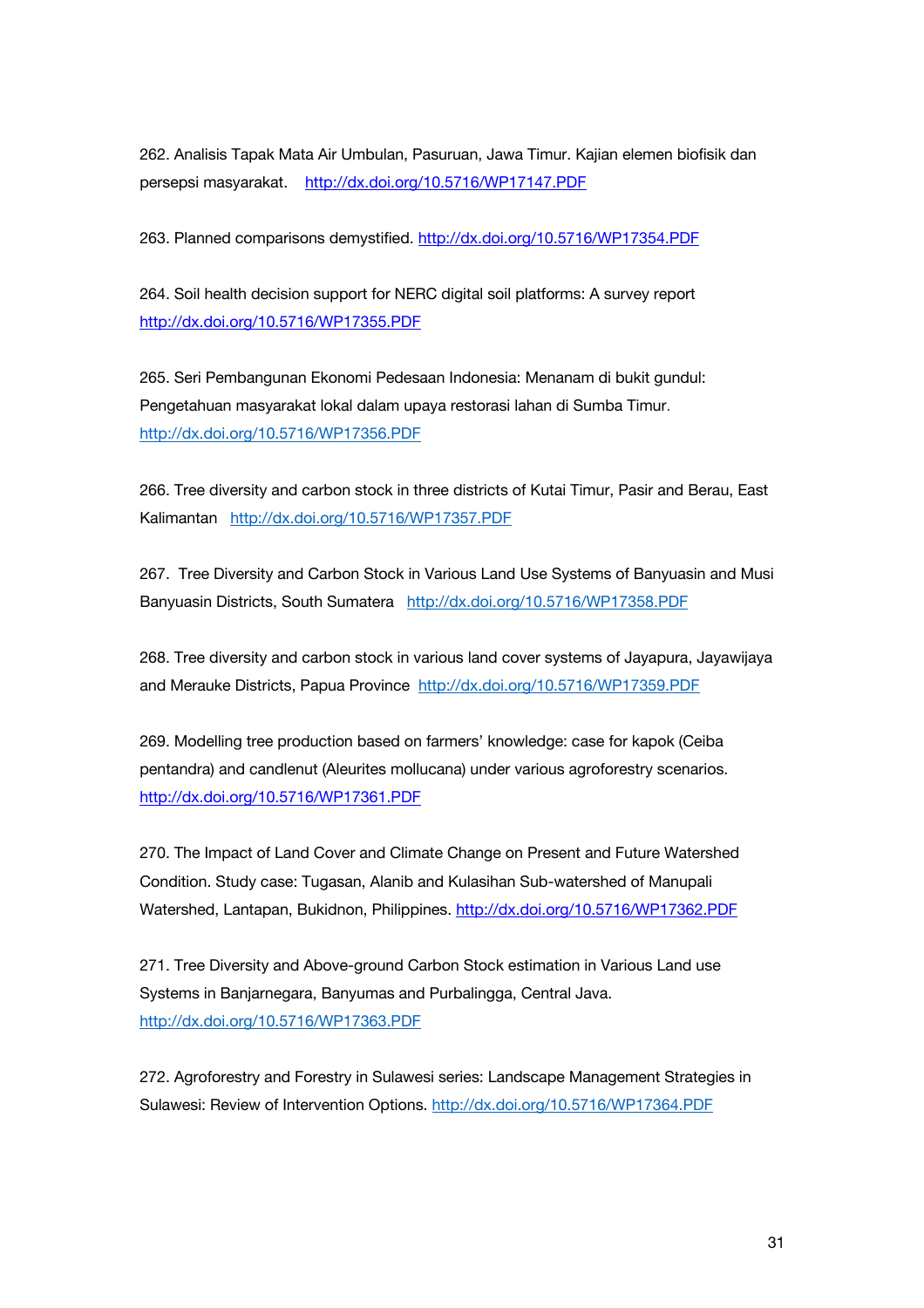273. Household Food-Security and Nutritional Status of Women and Children in Buol Regency, Central Sulawesi, Indonesia. http://dx.doi.org/10.5716/WP17365.PDF

274. Palm oil expansion in tropical forest margins or sustainability of production? Focal issues of regulations and private standards. http://dx.doi.org/10.5716/WP17366.PDF

#### **2018**

275. Decision analysis methods guide: Agricultural policy for nutrition http://dx.doi.org/10.5716/WP18001.PDF

276. Supporting human nutrition in Africa through the integration of new and orphan crops into food systems: Placing the work of the African Orphan Crops Consortium in context. http://dx.doi.org/10.5716/WP18003.PDF

277. Seri Pembangunan Ekonomi Pedesaan Indonesia. Pilihan Manajemen Budidaya Kacang Tanah sebagai Upaya untuk Memperbaiki Penghidupan Masyarakat Haharu. http://dx.doi.org/10.5716/WP18004.PDF

278. Estudio de línea de base CCAFS a nivel de hogar en Nicaragua y Costa Rica Fase de diagnóstico del estudio: "Contribución de la diversidad arbórea a los medios de vida para la adaptación y la mitigación al cambio climático http://dx.doi.org/10.5716/WP18005.PDF

279. Understanding tree cover transition, drivers and stakeholder perspectives for effective landscape governance. A case study in Na Nhan commune, Dien Bien province, Vietnam. http://dx.doi.org/10.5716/WP18006.PDF

280. El Sistema "Quesungual": Agroforestería y manejo de suelos para la producción de maíz y frijol en laderas. http://dx.doi.org/10.5716/WP18007.PDF

281: Probabilistic Decision Modelling to Determine Impacts on Natural Resource Management and Livelihood Resilience in Marsabit County, Kenya. http://dx.doi.org/10.5716/WP18008.PDF

282. Shifting discourse, shifting power: how is climate change mitigation and justice negotiated in Indonesia? http://dx.doi.org/10.5716/WP18009.PDF

283. Result of Land Use Planning and Land Administration (LULA) Implementation in South Sumatra, East Kalimantan, Central Java and Papua http://dx.doi.org/10.5716/WP18010.PDF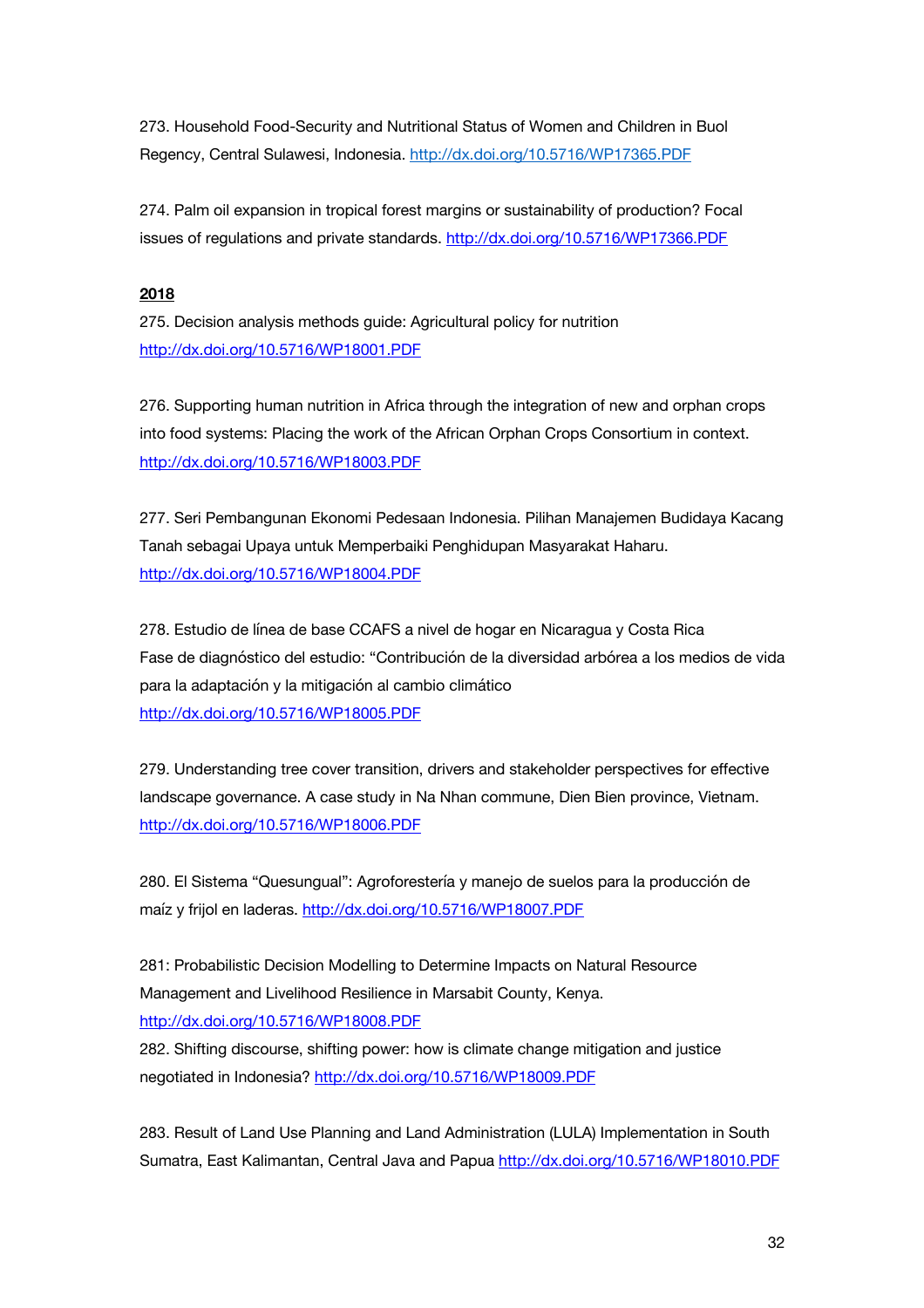284. Farmers' preferences for training topics and dissemination of agroforestry information in Indonesia. http://dx.doi.org/10.5716/WP18015.PDF

285. CSA-Diagnostic (CSA-Dx): A primer for investigating the 'climate-smartness' of ag technologies http://dx.doi.org/10.5716/WP18020.PDF

286. An analysis of the vulnerability of poor communities in Yunnan Province, China http://dx.doi.org/10.5716/WP18021.PDF

287. Gendered space and quality of life: gender study of out-migration and smallholding agroforestry communities in West Java Province, Indonesia. http://dx.doi.org/10.5716/WP18024.PDF

288: Evaluation of UTZ certification coffee businesses in Guatemala, Honduras and Nicaragua. http://dx.doi.org/10.5716/WP18028.PDF

289. Agroforestry species of Peru: annotated list and contribution to prioritization for genetic conservation. http://dx.doi.org/10.5716/WP18029.PDF

290. Indonesia Rural Economic Development Series.Growing plants on a barren hill: local knowledge as part of land restoration in Sumba Timur, Indonesia. http://dx.doi.org/10.5716/WP18030.PDF

291. Assessing the Downstream Socioeconomic Impacts of Agroforestry in Kenya http://dx.doi.org/10.5716/WP18033.PDF

#### **2019**

292: Los árboles fuera del bosque en la NAMA forestal de Colombia. Elementos conceptuales para su contabilización. http://dx.doi.org/10.5716/WP19002.PDF

293: Gender and Adaptation: An Analysis of Poverty and Vulnerability in Yunnan, China. DOI: http://dx.doi.org/10.5716/WP19004.PDF

294: Tree Cover on Agricultural Land in the Asia Pacific Region DOI: http://dx.doi.org/10.5716/WP19005.PDF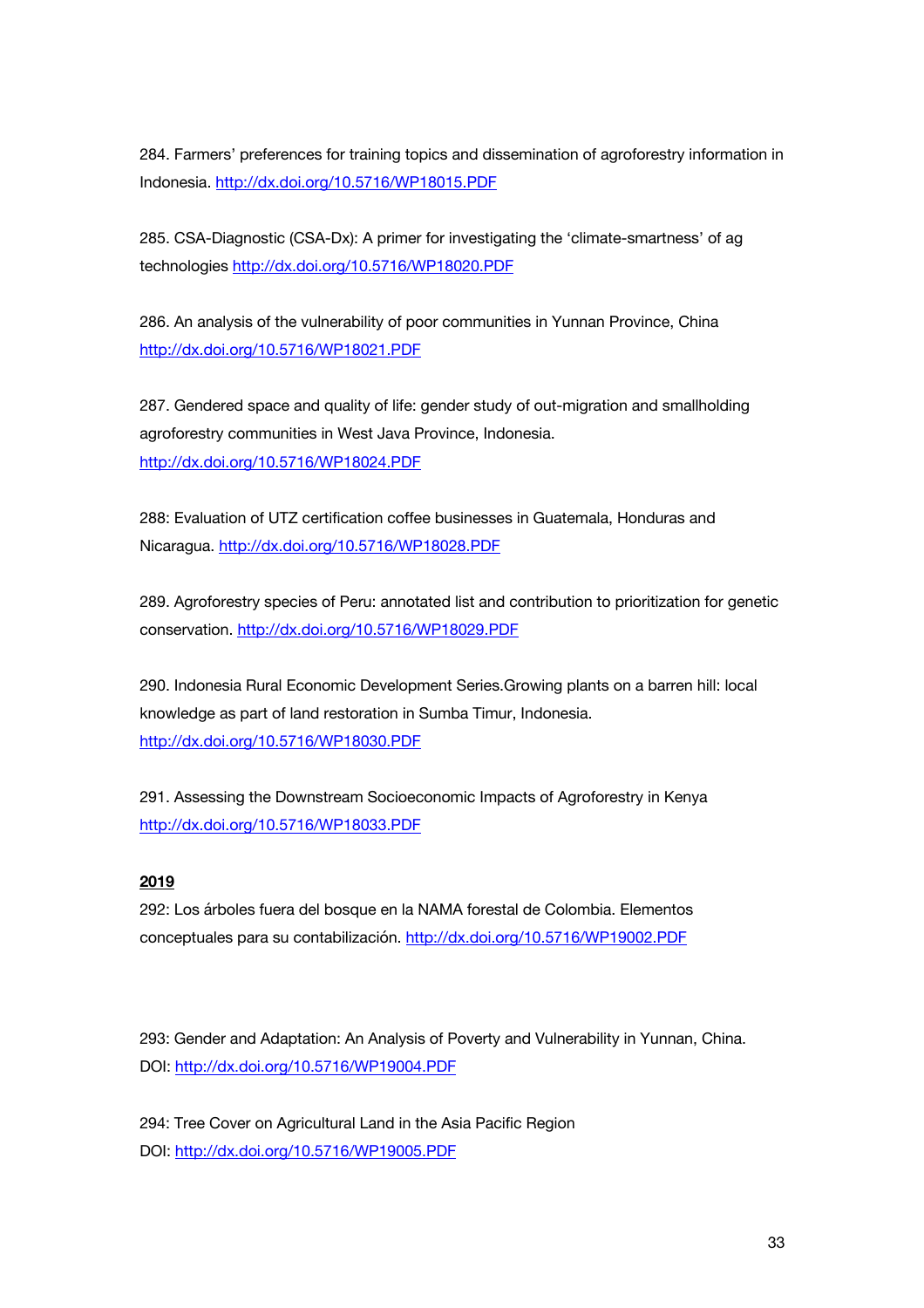295: What do we really know about the impacts of improved grain legumes and dryland cereals? A critical review of 18 impact studies DOI: http://dx.doi.org/10.5716/WP19006.PDF

296: Breeders' views on the production of new and orphan crops in Africa: a survey of constraints and opportunities DOI: http://dx.doi.org/10.5716/WP19007.PDF

297: Biomass Resources in Rhino Camp and Imvepi Refugee Settlements and the Buffer Zone around these Settlements in West Nile, Uganda DOI: http://dx.doi.org/10.5716/WP19031.PDF

298: Option for restocking woody biomass in refugee-hosting areas: Perspectives from communities in Rhino Camp and Imvepi Settlements, Uganda DOI: http://dx.doi.org/10.5716/WP19032.PDF

299: Restoring ecosystems in refugee settlements using tree-based systems: The case of Rhino Camp and Imvepi Settlements in Uganda. DOI: http://dx.doi.org/10.5716/WP19033.PDF

300: A theory-based evaluation of the Agroforestry Food Security Programme, Phase II in Malawi (AFSPII): Lessons for Scaling Up Complex Agronomic and Natural Resource Management Practices Developed and Tested in Research Settings. DOI: http://dx.doi.org/10.5716/WP19036.PDF

301: Fuentes semilleras y especies agroforestales de los bosques secos tropicales del norte del Perú: estado actual y prioridades futuras. (Spanish) DOI:http://dx.doi.org/10.5716/WP19057.PDF

302: Seed sources and agroforestry species of tropical dry forests of northern Peru: current status and future priorities. (English) DOI: http://dx.doi.org/10.5716/WP19058.PDF

303: Turmeric Production under Shade Management and Fertilization in Degraded Landscapes of Sumba Timur. DOI: http://dx.doi.org/10.5716/WP19066.PDF